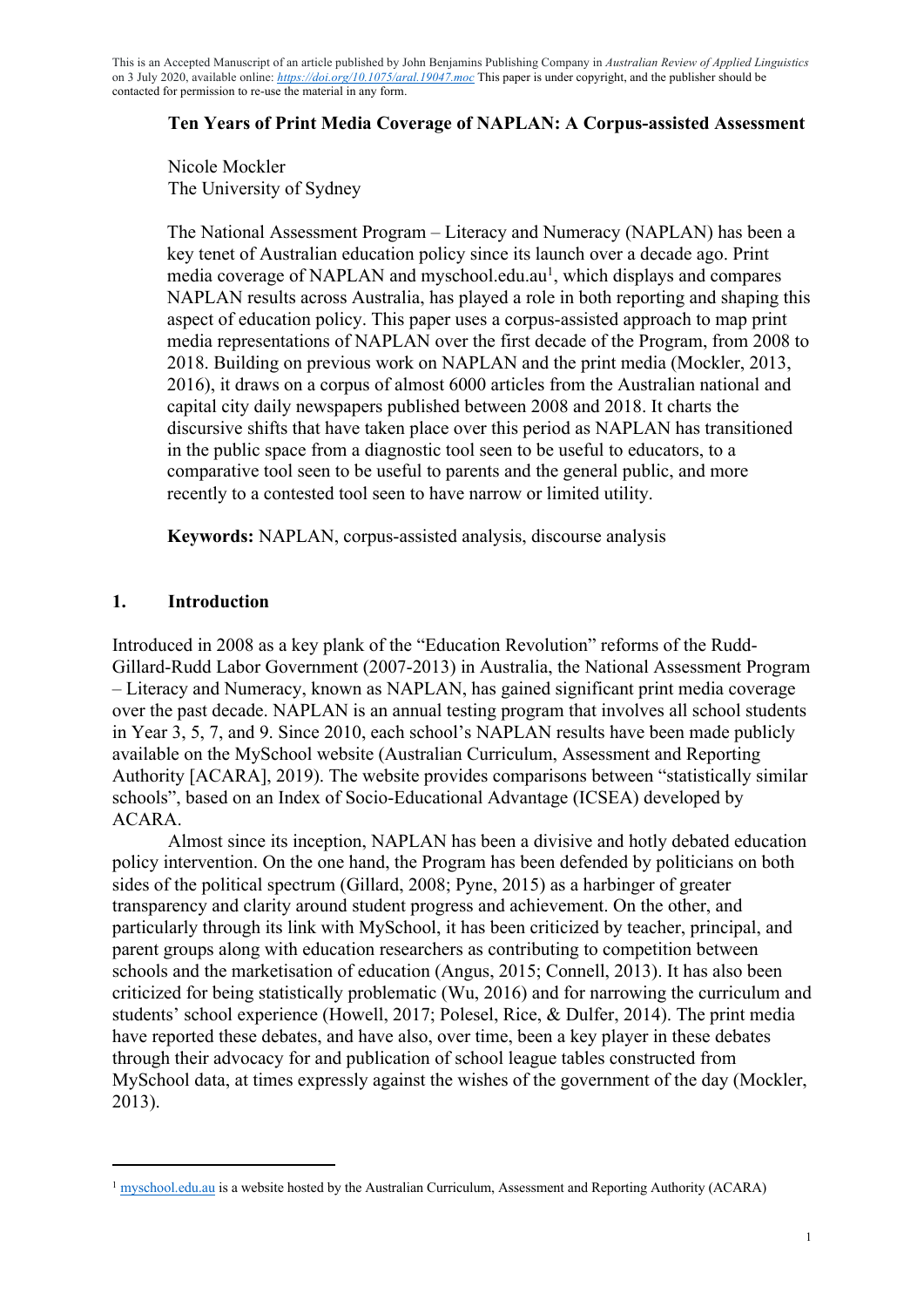This paper aims to map print media representations and discussions of NAPLAN over the ten years of the Program's life. This study is deliberately interdisciplinary in nature, using corpus linguistic techniques to conduct a critical analysis of media texts in relation to this central concern within Australian education. It uses a corpus-assisted approach, based on analysis of a three-million-word corpus comprised of almost 6,000 articles from the Australian national and capital city newspapers. The paper is presented in four parts. After a brief background section which surveys recent work on NAPLAN and the media, and provides an overview of the approach and methods of analysis employed, the detailed analysis is presented, drawing on keyword and concordance examination conducted using AntConc 3.5.8 (Anthony, 2018) and Wordsmith Tools 7 (Scott, 2018). A brief discussion and conclusion section follows these results.

#### **2. Context and approach**

Mandatory standardized testing of school students in Australia was first introduced by states and territories as a consequence of negotiations between members of the Ministerial Council on Employment, Education, Training and Youth Affairs (MCEETYA) in the Howard (Liberal/National) Government years (1996-2007). The Rudd-Gillard-Rudd (Labor) Government subsequently introduced national testing in 2008, as noted above, as one element of the Government's signature suite of federal policies said to be designed to promote consistency and transparency in school education in Australia (Commonwealth of Australia, 2008). The national tests range across the five areas of reading, writing, spelling, grammar, and numeracy, and are, subject to parental consent, taken by students annually in May. Results are released to schools in the second half of the year and subsequently published on the myschool.edu.au website, another of the signature education policy interventions of the Rudd-Gillard-Rudd Government.

As noted above, NAPLAN has been the subject of considerable media attention. Lingard (2010), reflecting on the flurry of media attention in the wake of the release of the original version of the MySchool website in January 2010, suggested that the Government had effectively used the density of media coverage to "circumvent teacher union opposition to the publication of NAPLAN data, in effect working a different politics in the information age" (2010, p. 130). Accordingly, a range of research studies conducted over the past decade have explored media representations of NAPLAN, either as a central concern (see, for example, Mockler, 2016; Shine, 2015; Thompson & Lasic, 2011) or as part of a broader focus on media representations of school performance or educational quality (for example, Baroutsis, 2016; Doolan & Blackmore, 2017; Forgasz & Leder, 2011).

In general, this work utilizes close analysis of a selection of media texts to highlight the various discourses or frames evident. Shine (2015), for example, conducted a close examination of 454 articles drawn from *The Sydney Morning Herald*, the *Herald Sun* and *The West Australian*, using a grounded theory approach to highlight four discourses relating to teachers and NAPLAN. Namely, these were that teachers: oppose the testing and publication of results; should be accountable to the public; feel the need to teach to the test and cheat to influence NAPLAN results; and that teachers and schools are failing Australian students. Baroutsis's (2016) analysis of 86 media articles collected from *The Courier Mail* and *Daily News* (a regional Queensland daily newspaper) over a six year period from 2009 to 2014 highlighted the prevalence of media frames that rank school performance, compare the performance of Government and non-Government schools, and criticize school management practices. Mockler's (2016) comparison of 152 NAPLAN-related media texts from the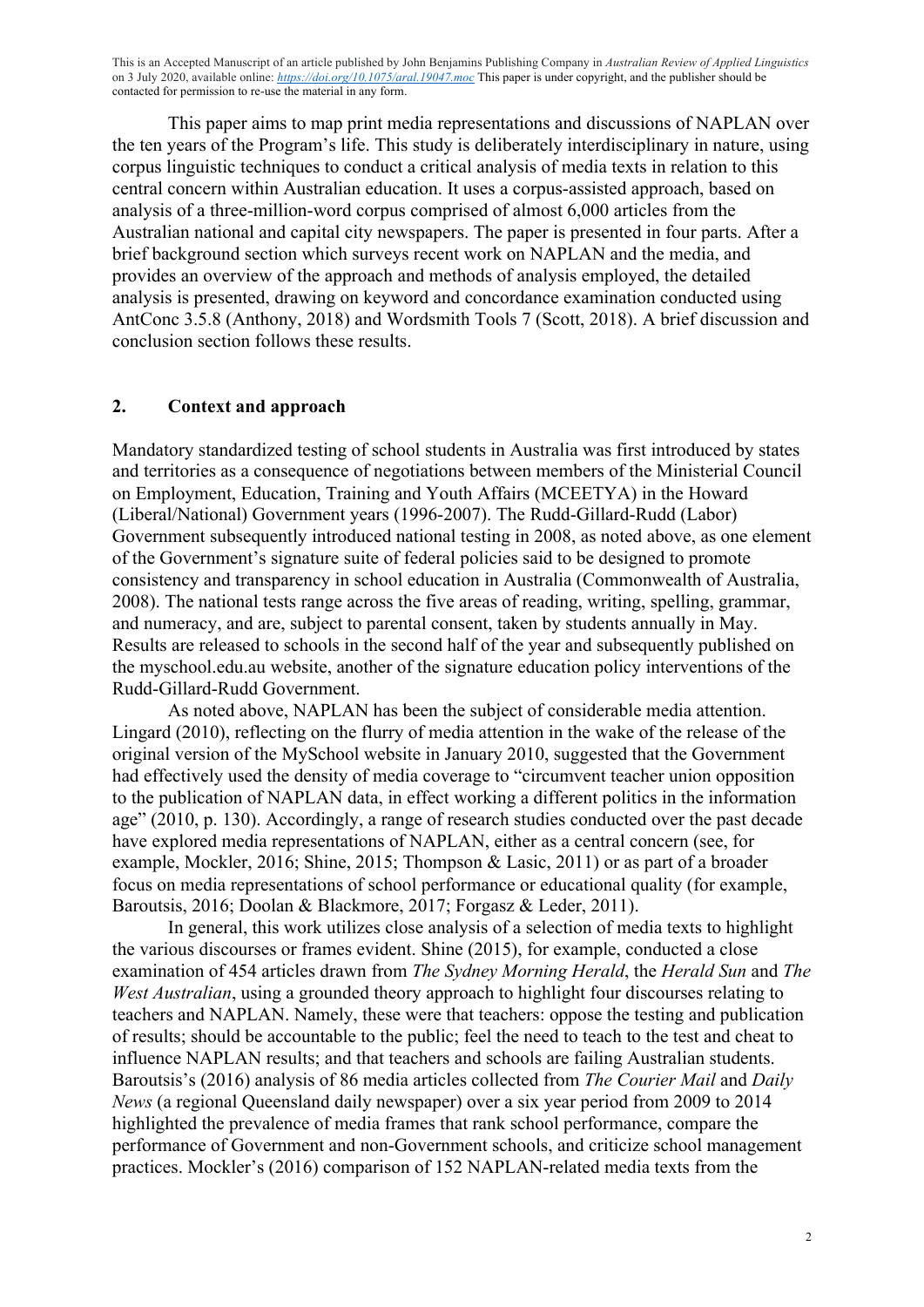twelve Australian national and capital city daily newspapers from 2010 and 2013 identified three "problem frames" (Altheide, 1997, 2013) in use, namely "school as problem", "test as problem", and "teachers and teaching as problem", and charted the progression of these in the work of six journalists over this period. She found an increase in the prevalence of "schools as problem" and "test as problem" over this time, along with a substantial decrease in the "teachers and teaching as problem" frame.

While these studies and others highlight particular aspects of media reportage around NAPLAN based on partial readings of a larger body of texts, they are necessarily limited in their scope, determined according to the close analytical nature of the examination and thus their capacity to point to discourses and patterns writ large in the media coverage. It is the intention of this paper to explore the media coverage through a more wide-angled lens, using corpus analysis tools to chart the discursive shifts that have taken place in the public space over the first decade of the Program's life.

# **3. Methods**

The *Nexis* database was used to identify all articles in the twelve Australian national and capital city daily newspapers from 1 January 2008 to 31 December 2018 that referenced NAPLAN using "NAPLAN" as the search term and including all articles with at least one reference to NAPLAN. A python script was subsequently used to split the Nexis files into individual media articles, deleting metadata and noting their date, source, article type, and author in the file name, and identifying and eliminating duplicate articles from the dataset. The resulting collection of articles, referred to here as the *NAPLAN Corpus*, includes 5,949 articles, comprising 3,609,563 words.

#### **3.1** The NAPLAN corpus

The 5,949 articles included in the NAPLAN Corpus are not evenly dispersed across publications, or indeed publisher or newspaper type. As with other forms of media, newspaper ownership is highly concentrated in Australia. Eleven of the twelve national and capital city daily newspapers were until 2018 owned by Fairfax Media (four broadsheets, two of which have Sunday tabloid variants, all of which were purchased in 2018 by Nine Entertainment) and News Corp Australia (one broadsheet and six tabloids). The remaining newspaper, *The West Australian*, is a "right leaning" tabloid, to employ the categorisation of Paul Baker, Costas Gabrielatos, and Tony McEnery (2013) published by Seven West Media. While the particular representations of NAPLAN constructed by different publishers and newspaper types is not a focus of this paper, this initial background is provided to highlight the complexity of the corpus, other aspects of which may be the focus of subsequent research.

Table 1 highlights the profiles of each of the newspapers in this study, while Figure 1 shows the dispersion of articles in the NAPLAN Corpus by publication.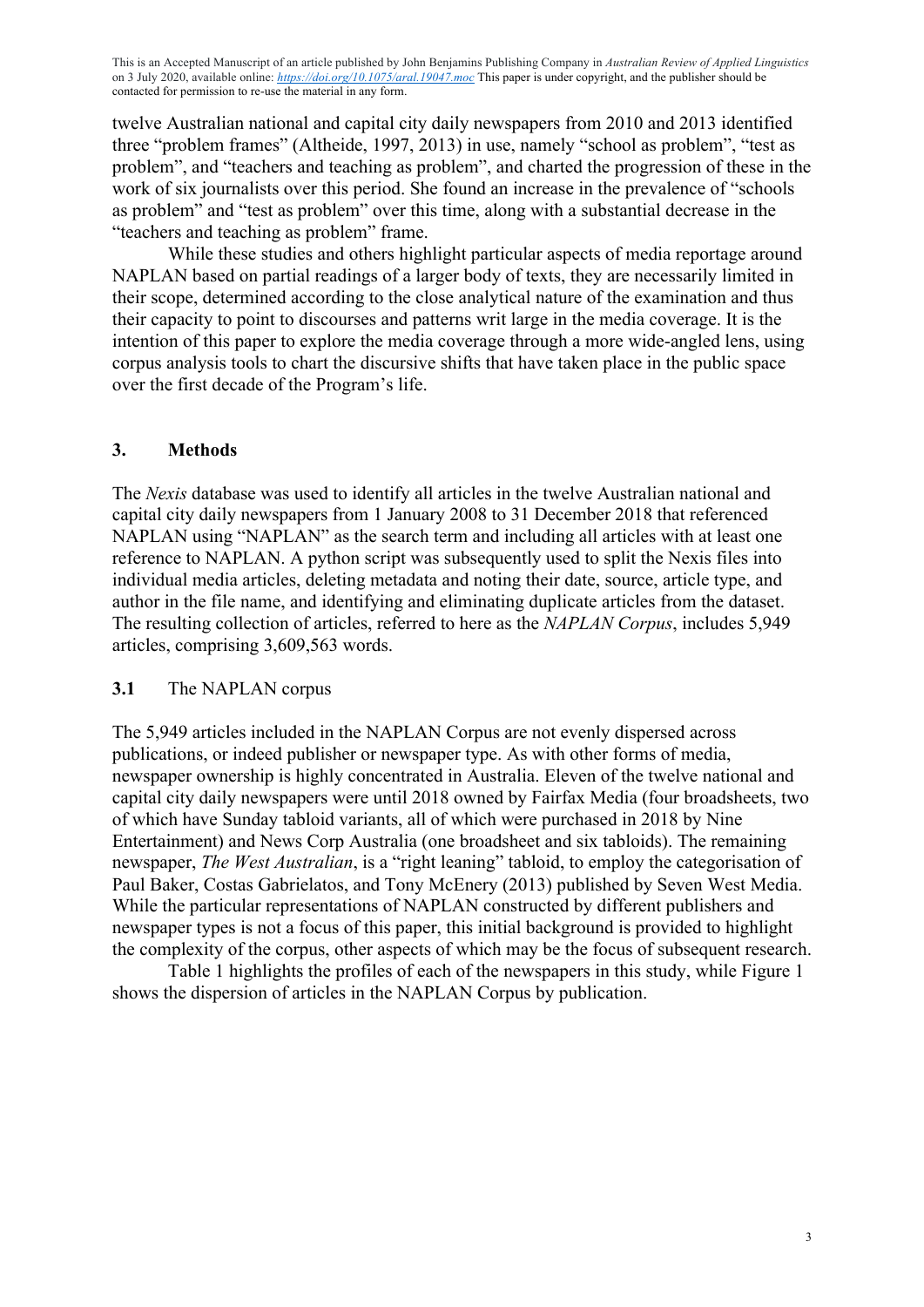| <b>Publication</b>                         | Owner      | <b>Type</b>       | <b>Orientation</b> | Readership <sup>1</sup> |
|--------------------------------------------|------------|-------------------|--------------------|-------------------------|
| The Advertiser (Adelaide)                  | News Corp  | Tabloid           | Right-leaning      | 257,000                 |
| The Age (Melbourne)                        | Nine       | <b>Broadsheet</b> | Left-leaning       | 394,000                 |
| The Australian (National)                  | News Corp  | <b>Broadsheet</b> | Right-leaning      | 295,000                 |
| The Australian Financial Review (National) | Nine       | <b>Broadsheet</b> | Right-leaning      | 182,000                 |
| Canberra Times (Canberra)                  | Nine       | <b>Broadsheet</b> | Left-leaning       | 41,000                  |
| Courier Mail (Brisbane)                    | News Corp  | Tabloid           | Right-leaning      | 333,000                 |
| Daily Telegraph (Sydney)                   | News Corp  | Tabloid           | Right-leaning      | 544,000                 |
| Herald-Sun (Melbourne)                     | News Corp  | Tabloid           | Right-leaning      | 655,000                 |
| Hobart Mercury (Hobart)                    | News Corp  | Tabloid           | Right-leaning      | 48,000                  |
| Northern Territory News (Darwin)           | News Corp  | Tabloid           | Right-leaning      | 26,000                  |
| Sydney Morning Herald (Sydney)             | Nine       | <b>Broadsheet</b> | Left-leaning       | 372,000                 |
| The West Australian (Perth)                | Seven West | Tabloid           | Right-leaning      | 350,000                 |

**Table 1: Newspaper profiles**

While tabloids contributed 58% of articles to the NAPLAN Corpus with broadsheets contributing only 42%, as articles published in broadsheet newspapers tend to be longer than those published in tabloids, this means that broadsheets contributed 51% of the word tokens in the corpus as opposed to 49% contributed by articles in tabloids.



**Figure 1: NAPLAN Corpus by Publication**

#### **3.2** Analysis

Because this analysis is primarily focused on the "aboutness" of the corpus and of smaller groups of texts within the corpus, keyword analysis was the primary corpus-assisted technique used in the analysis. Scott notes that keywords "give robust indications of the text's aboutness, together with indicators of style" (2010, p. 43), thus providing a sense of the important distinctions between different groups of texts. Keyword analysis is frequently used as a starting point in corpus-assisted discourse analysis (e.g., Carr, 2020, this volume). Analysis of keywords has consequently been used to explore the *aboutness* of the full NAPLAN Corpus, and then the changing nature of the media discourses surrounding NAPLAN over the ten-year period through the examination of subcorpora by year.

The Wordsmith Tools 7 keyword function was used to compare the NAPLAN Corpus to a subsection of the News on the Web (NOW) corpus (Davies, 2013). The NOW corpus includes over three billion words gathered using Google News from 20 countries on a daily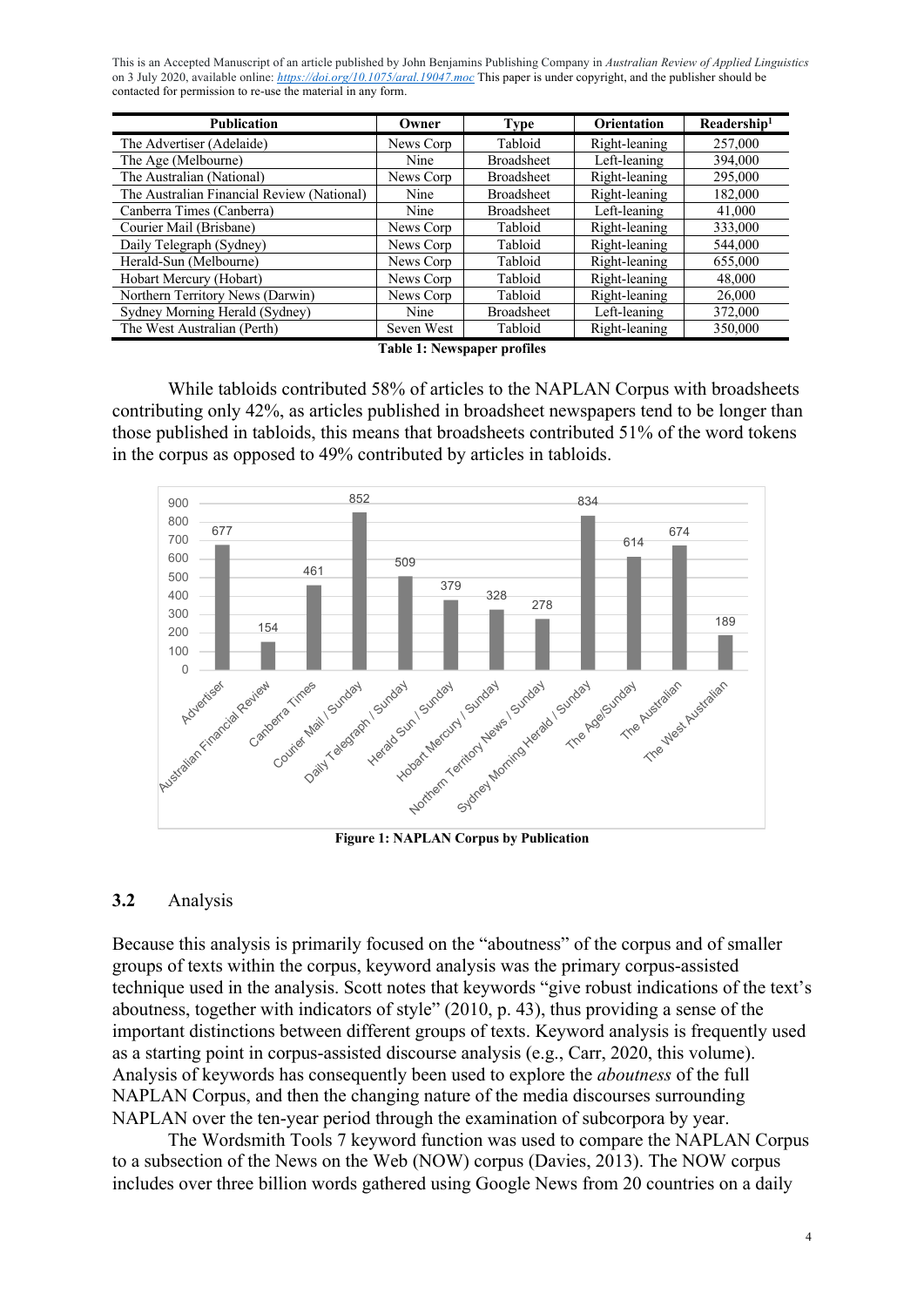basis, and dates from 2010 to the present day, updated monthly. The subsection of NOW used as the reference corpus was of Australian news texts only, from 2010 to 2018 inclusive. This subsection of the NOW Corpus includes over 503 million words in total, and over 813,000 distinct word types<sup>2</sup>.

Beyond this broad view of the corpus as a whole, a keyword analysis of a set of eleven subcorpora comprised of all articles published in each calendar year was undertaken. While in some ways this division might seem arbitrary or artificial, reporting of NAPLAN follows an annual pattern (like many other phenomena related to schooling), beginning in March in the lead-up to testing in May (at which time the MySchool website is usually updated), concluding with the release of the results in the second half of the year. In the interests of simplicity and to reflect this pattern, a calendar year division was used for the subcorpora. Each subcorpus was compared to the corresponding year of the Australian portion of the NOW Corpus in order to identify keywords for each calendar year.

A combination of measures of significance and effect size was used to identify keywords. The Bayesian Information Criteria (BIC) statistic (a built-in option in Wordsmith Tools 7) was used to identify words that appear more frequently in the NAPLAN Corpus than in the reference corpus, in a statistically significant sense. The BIC was used in preference to the more commonly used log likelihood statistic because it is sensitive to the sizes of compared corpora, an important consideration in a study such as this where subcorpora vary in size from 34 texts in 2008 to 924 in 2010 (Gabrielatos, 2018). According to Wilson (2013), a BIC value of over six indicates strong evidence against the null hypothesis that there is no difference between frequency in the two sets of texts, corresponding to a p-value of 0.000014. Accordingly, as a measure of statistical significance, keywords with BIC values equal to or greater than six were selected for analysis, with the added stipulation that to be identified as *key*, a word must appear in at least 10% of the texts in the NAPLAN corpus or relevant subcorpus. This latter parameter was applied to attend to the issue of keyword dispersion (Egbert & Biber, 2019), ensuring that a sense of *aboutness* within the corpus or subcorpus was not ascribed to a word appearing in a very small proportion of texts within the group. The Log Ratio statistic (Hardie, 2014) was used to judge the relative importance of the differences in frequency once their significance had been established using the BIC. Words with a log ratio equal to or greater than one (indicating that the normalized frequency of the keyword is two times greater in the study corpus than the reference corpus) were selected for closer analysis.

In order to chart the changing "aboutness" of the NAPLAN Corpus from year to year, and to ensure that each interpretation was verified, extensive concordance analysis exploring the keywords in context was undertaken. Concordances were generated for all keywords, and all concordance lines were analyzed systematically. This has contributed to an understanding not only of the quantifiable differences over time, but also the more subtle and nuanced differences indicated in varying usage.

## **4. Keywords in the NAPLAN corpus**

The top 100 keywords, ranked according to Log Ratio, were selected for closer analysis as a "way in" to understanding the NAPLAN Corpus. 150 keywords were identified, using the

<sup>&</sup>lt;sup>2</sup> A limitation of the NOW Corpus is that for copyright reasons in line with the United States Fair Use Law, ten words per 200 words have been replaced with ' $\hat{a}$ '. This effectively means that 95% of the data are available without contravening copyright, and as the omissions occur "blindly", all words are affected equally. For more information see https://www.corpusdata.org/limitations.asp.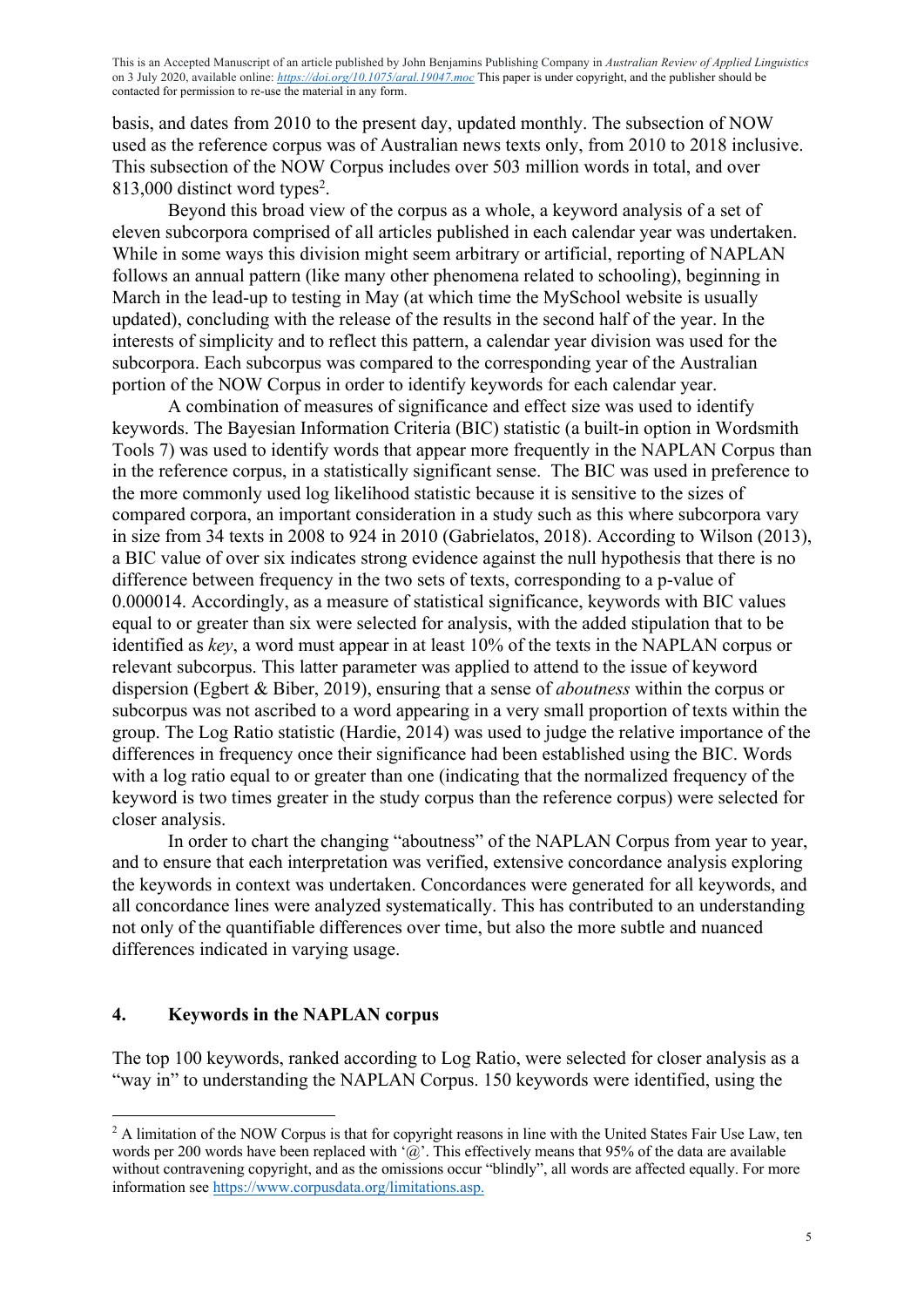Australian portion of the NOW Corpus from 2010 to 2018 as the reference corpus. As might be expected, words specifically relating to the NAPLAN tests (*NAPLAN, numeracy, literacy, testing, reading, spelling, sit, assessment*), as well as words more generally related to education (*principals, curriculum, schools, schooling, classroom, teaching, students*) constituted the vast majority of words on the keyword list. Four groups of other lexical words emerged through the concordance analysis as interesting, in relation to mapping the shape of the NAPLAN Corpus (see Table 2).

| <b>Keywords: NAPLAN Corpus</b>                                                                              |  |  |  |  |  |  |  |
|-------------------------------------------------------------------------------------------------------------|--|--|--|--|--|--|--|
| <b>Possessives</b>                                                                                          |  |  |  |  |  |  |  |
| Australia's, child's, children's, government's, school's, year's                                            |  |  |  |  |  |  |  |
| Performance / Improvement / Funding Related                                                                 |  |  |  |  |  |  |  |
| Catholic, disadvantaged, funding, improve, improved, improvement, improving, independent, measure, needs,   |  |  |  |  |  |  |  |
| performance, performing, poor, private, public, quality, resources                                          |  |  |  |  |  |  |  |
| <b>MySchool Related</b>                                                                                     |  |  |  |  |  |  |  |
| areas, average, compared, data, debate, difference, individual, score, socio, similar, tables, website      |  |  |  |  |  |  |  |
| <b>Government / Other Policy Related</b>                                                                    |  |  |  |  |  |  |  |
| department, federal, Gillard, government, governments, Indigenous, Julia, minimum, minister, Peter, review, |  |  |  |  |  |  |  |
| standard, state, system                                                                                     |  |  |  |  |  |  |  |
| <b>Table 2: Selected keywords from the NAPLAN Corpus</b>                                                    |  |  |  |  |  |  |  |

Six of the top ten keywords, as ranked by log ratio, were possessive forms. As the examples below demonstrate, these imbue the corpus with a sense of NAPLAN's service to the public good (either a "real" or imagined public), and position NAPLAN as the property of governments, schools, children, and by association, parents. The prominence of *Australia's* and *government's* as keywords within the NAPLAN corpus also point to the ways in which NAPLAN is linked into broader policy agendas, whether related to broader education policy or economic policies around productivity. For example,

- (1) *Australia's* performance in national and international tests is flatlining (Jacks & Cook, 2017)
- (2) It is about *Australia's* productivity and prosperity and that means we must address those factors that limit student achievement. (Milburn, 2012)
- (3) The results of the tests taken by Year 3, 5, 7 and 9 students form the basis of comparison on the Federal *Government's* school performance website, My School. (Keller, 2010)
- (4) MySchool points the way forward, but far more crucial is the *government's* review of funding for schools. (Moore, 2011)
- (5) Federal School Education Minister Peter Garrett said the results were a wake-up call. He maintained that a fairer funding system, coupled with the federal *government's* school improvement agenda, would boost standards and take Australian schools into the top five in the world by 2025. (Topsfield, 2012)

A second group of keywords relate to the concept of school quality and improvement, which in policy terms is one of the central aims of the NAPLAN program. These words also relate to the issue of school funding, particularly with reference to bolstering the quality of education and schooling, which has been explicitly linked to NAPLAN results since 2010. A third group relates to the MySchool website, the public comparison of schools based on the Index of Socio-Educational Advantage  $(ICSEA)^3$ , and the use of the website by newspapers

<sup>&</sup>lt;sup>3</sup> The ICSEA is a measure devised by the Australian Curriculum, Assessment and Reporting Authority to allow comparison of NAPLAN results across 'statistically similar' schools on the MySchool website.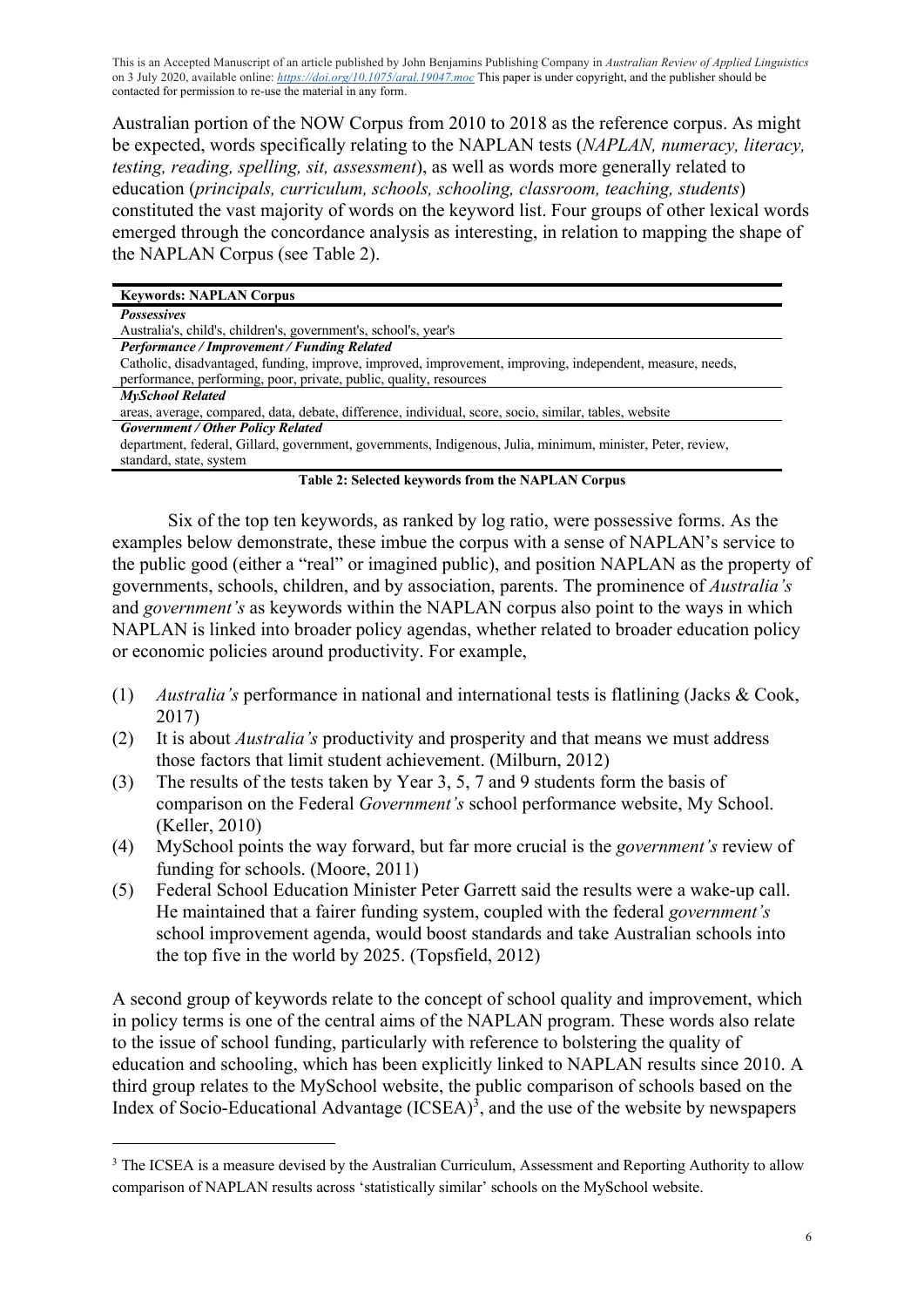to construct and publish school league tables. A fourth group relates to significant politicians (*Julia Gillard, Peter Garrett*) and broader policy discussions around NAPLAN that took place over the timeframe, including those relating to *Closing the Gap* (*Indigenous)*, *minimum standards* that students should attain, and NAPLAN-inspired or related *reviews*.

### **5. Changing discourses of NAPLAN**

The primary interest in this paper is the changing shape of the media discussion of NAPLAN over time, so having sketched the essential 'shape' of the NAPLAN corpus, we turn now to a diachronic analysis. After a brief discussion of contextual elements, and in particular the 'peaks and troughs' (Gabrielatos, McEnery, Diggle, & Baker, 2012) of article frequency, the analysis will map the changing shape of the NAPLAN discussion in the print media through a focus on changing keywords.

As Figure 2 highlights, the media texts were not equally dispersed across the eleven calendar years, with relatively few articles published in 2008 and 2009, a peak in 2010 (with the release of the original version of the MySchool website, in January, and newly-sparked media interest in NAPLAN testing that year) and a reasonably stable coverage of between 500 and 700 articles per year thereafter. This graph highlights the important role of the MySchool website in driving conversation in the public space about NAPLAN. The Program's introduction in 2008 was not a topic of media interest, sparking only 34 articles nationally in that calendar year, many of which highlighted the comparatively poor performance of particular groups of Australian children with Indigenous children in remote communities being a particular focus for the (albeit very limited) discussion. The number of media articles then increased five-fold in 2009, as media interest in comparing results grew and the MySchool website was announced in August and previewed to principals in November of that year. Print media attention to NAPLAN then increased once again five-fold (a 27-fold increase since 2008) in 2010 with the website's release.



**Figure 2: The NAPLAN Corpus by year**

Furthermore, the articles were not evenly dispersed within each of the eleven years, with peaks in publication typically around the time of the tests (May) and a smaller peak in the second half of the year, around the time of the release of the results in September each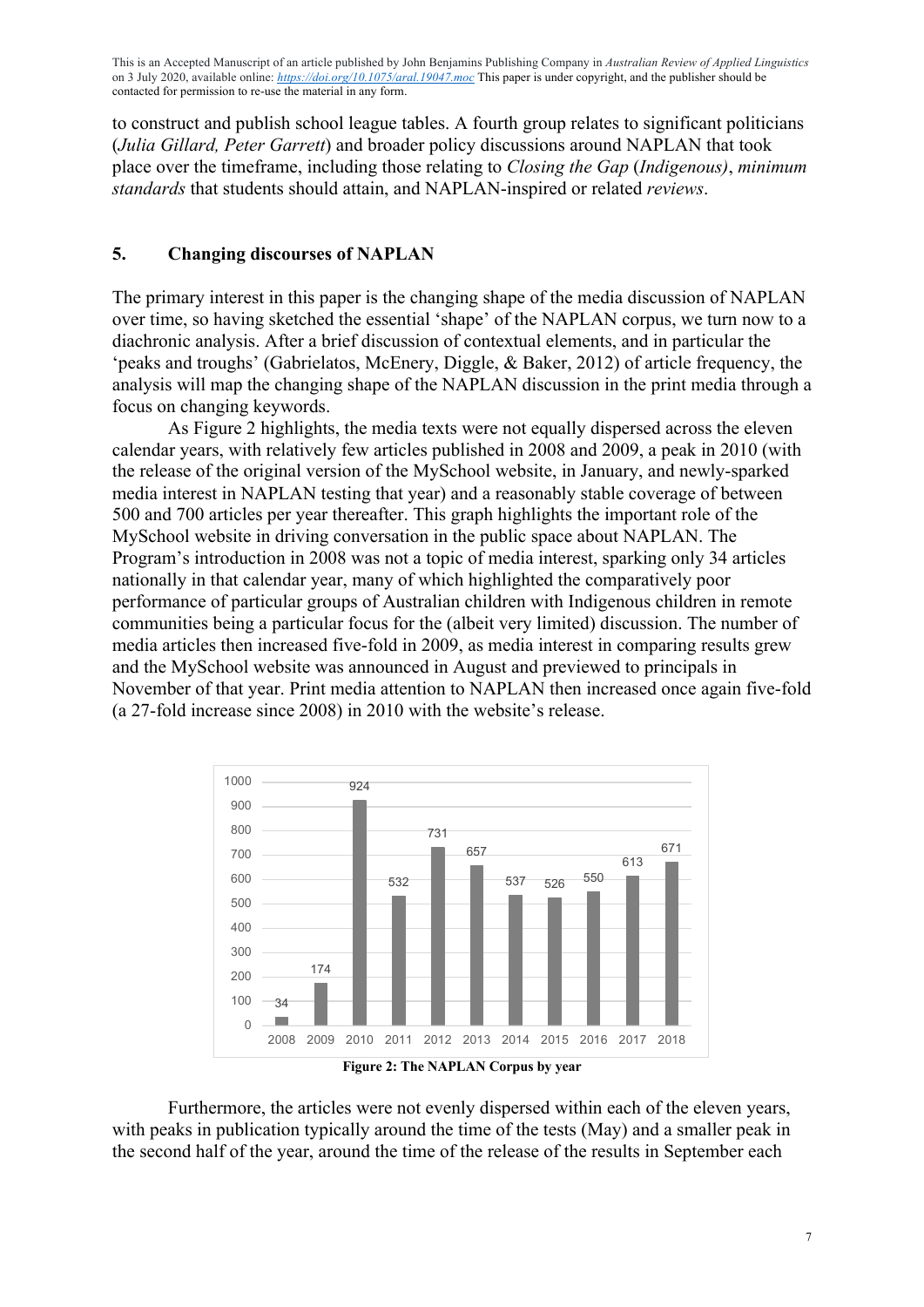

year. Figure 3 highlights the dispersion of texts over the period from January 2008 to December 2018.

**Figure 3: The NAPLAN Corpus by Month**

After the heightened interest in 2010, the pattern of articles has remained relatively stable over the past eight years, with NAPLAN being reported widely in the print media around the time of the testing and the release of results, with a steady but smaller stream of articles being produced over the course of each year.

#### **5.1** Keywords and change over time

As noted above, for the purposes of analysing change over time, the NAPLAN Corpus was broken into year subcorpora and each subcorpus was compared to the relevant year of the Australian portion of the NOW Corpus.4 The top 100 keywords, chosen on the basis of having a BIC score equal to or greater than six, and ranked according to log ratio which in all cases meant a log ratio greater than one, were selected for analysis. Once identified, keywords were split into two groups according to year: keywords unique to the year and diachronic keywords shared with other years. This approach to analysis was designed to highlight both characteristics of each year subcorpus that were particular to the year as well as those events and discussions that were more enduring within the NAPLAN Corpus, responding in part to Charlotte Taylor's (2013) argument around the importance of a focus on similarity as well as difference in keyword analysis. Table 3 shows unique keywords, aligned with year and with salient discussion points for the year highlighted.

<sup>4</sup> The 2008 and 2009 NAPLAN subcorpora were compared to the 2010 Australian portion of the NOW Corpus, as the NOW Corpus was not collected prior to 2010.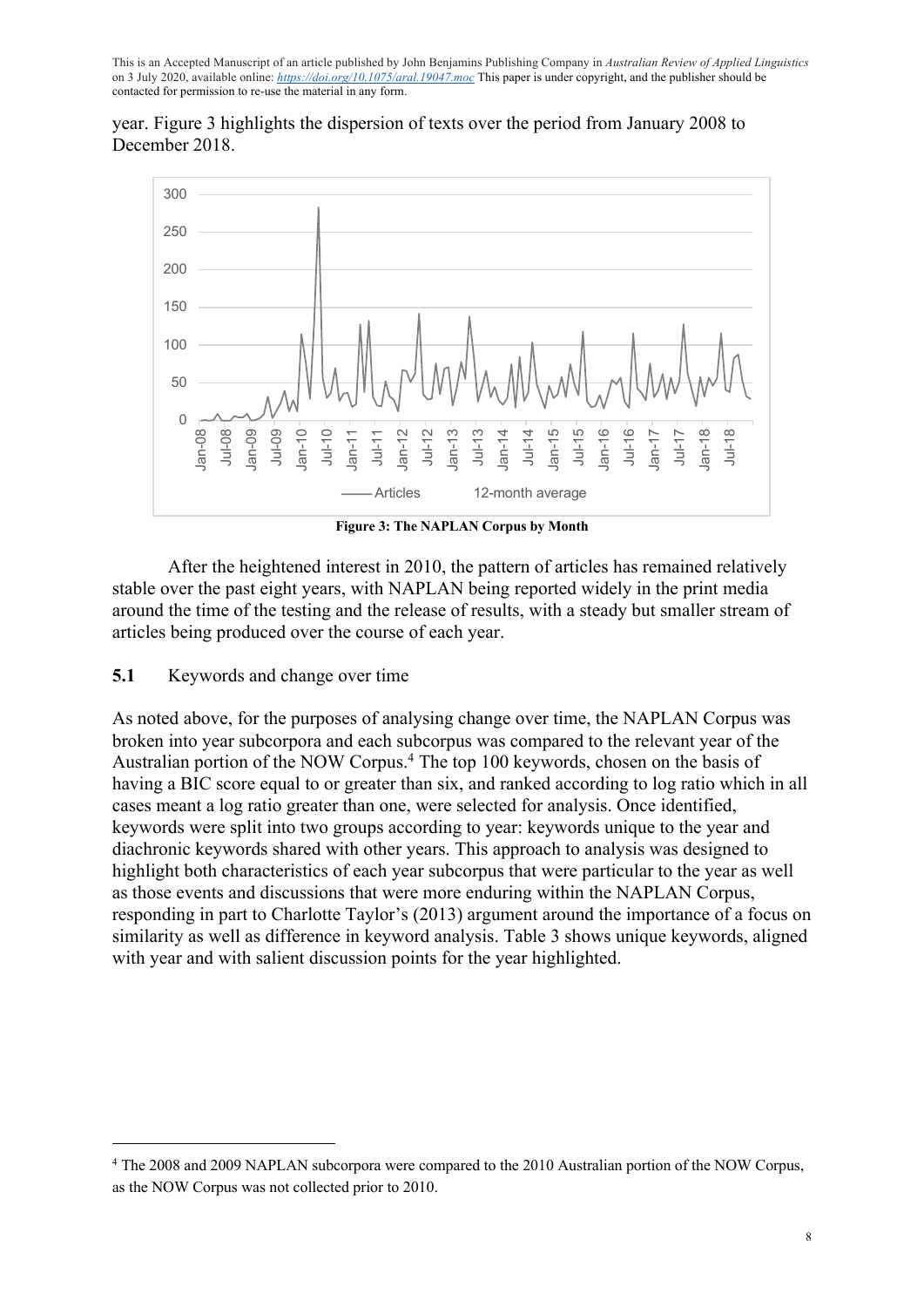| 2008 | absenteeism, assessments, basic, benchmark, benchmarks, child's,<br>column, comparisons, conventions, exam, exams, failed, failing,<br>failure, figures, Hughes, illiteracy, measuring, meeting, northern, NT,<br>proportion, psychologist, punctuation, Scrymgour, stress, WA,<br>welfare, writes | First year of NAPLAN testing;<br>Northern Territory students identified<br>as comparatively underperforming |
|------|----------------------------------------------------------------------------------------------------------------------------------------------------------------------------------------------------------------------------------------------------------------------------------------------------|-------------------------------------------------------------------------------------------------------------|
| 2009 | Brisbane, communities, courier, mail, publication, published                                                                                                                                                                                                                                       | Queensland students identified as<br>strongly underperforming                                               |
| 2010 | action, AEU, ahead, ban, boycott, industrial, myschool, page, unions                                                                                                                                                                                                                               | First year of MySchool website; AEU<br>boycott; League Table discussion                                     |
| 2011 | improved, sit                                                                                                                                                                                                                                                                                      |                                                                                                             |
| 2012 | economic, score                                                                                                                                                                                                                                                                                    |                                                                                                             |
| 2013 | Abbott, budget, coalition, early, extra, governments, plan, reforms                                                                                                                                                                                                                                | Federal election brings Coalition<br>Government to power                                                    |
| 2014 | ability, ACARA, approach, association, Pyne, question, questions,<br>rates, socio, taught                                                                                                                                                                                                          |                                                                                                             |
| 2015 |                                                                                                                                                                                                                                                                                                    |                                                                                                             |
| 2016 | Australian, behind, Birmingham, countries, shows, spending, years                                                                                                                                                                                                                                  | PISA 2015 results published                                                                                 |
| 2017 | HSC, problem, problems, significant                                                                                                                                                                                                                                                                | NSW linking of NAPLAN and HSC                                                                               |
| 2018 | based, development, disadvantaged, doing, issues, less, often, paper,<br>rather, review, why                                                                                                                                                                                                       | Gonski 2.0 report released                                                                                  |

**Table 3: Unique keywords by year** 

As indicated by the large number of unique keywords, the 2008 coverage (prior to any discussion of broad-based comparison via the MySchool website) is quite different from the remaining ten years, although it is worthwhile noting that with the very small number of articles in the dataset (34), a word could be identified as "key" by appearing in only four of the articles. The discourse of "failure" is strong in the 2008 subcorpus, with *fail/failing/failure/failed* appearing in 14 of the articles, and, as the randomly selected concordance lines in Table 4 highlight, "failure" is said to relate to both the failure of the system and the failure of students and groups of students on the tests. The relatively poor performance of Indigenous children compared to non-Indigenous children is the subject of nine (26%) of the 2008 articles, while a further four articles, published in the *Northern Territory News,* focused on the comparatively poor performance of children in the Northern Territory generally, particularly those in remote schools.

| can be said that systemically we have             | <b>failed</b> Aboriginal children dramatically. "Our response                                                                                                                                                                                                                                                                                                                                                                                                                              |
|---------------------------------------------------|--------------------------------------------------------------------------------------------------------------------------------------------------------------------------------------------------------------------------------------------------------------------------------------------------------------------------------------------------------------------------------------------------------------------------------------------------------------------------------------------|
| A quarter of Australian children are              | failing even the most basic standards of maths.                                                                                                                                                                                                                                                                                                                                                                                                                                            |
| designed to halt discussion about education       | <b>failure</b> in remote schools. Early childhood is the                                                                                                                                                                                                                                                                                                                                                                                                                                   |
| a less than 10 per cent rate of                   | failing NAPLAN tests compared with an average 22per                                                                                                                                                                                                                                                                                                                                                                                                                                        |
| failing basic literacy and numeracy tests. The    | failure rate is revealed in findings of the                                                                                                                                                                                                                                                                                                                                                                                                                                                |
| stern Australia, where the proportion of students | <b>failing</b> the minimum benchmark rose by between 10 and 25                                                                                                                                                                                                                                                                                                                                                                                                                             |
| director, John Serich, said any teacher who       | failed to administer the tests to students in                                                                                                                                                                                                                                                                                                                                                                                                                                              |
| 100 per cent in many remote areas and             | fail to credit the positive academic results of                                                                                                                                                                                                                                                                                                                                                                                                                                            |
| and educators UCA is highlighted by the           | failure to foresee the prevention of an agreement                                                                                                                                                                                                                                                                                                                                                                                                                                          |
| says one in five indigenous students in Year 3    | <b>failed</b> to meet the reading benchmark. For the                                                                                                                                                                                                                                                                                                                                                                                                                                       |
| Assessment Program -- Literacy and Numeracy)      | failed to reach the national benchmark," the principal                                                                                                                                                                                                                                                                                                                                                                                                                                     |
| -- and 30 per cent in the Northern Territory --   | <b>failed</b> to sit the tests. Professor Hughes, also                                                                                                                                                                                                                                                                                                                                                                                                                                     |
| were about 4 per cent of students and             | failures were around 5 per cent -- a total 9 per                                                                                                                                                                                                                                                                                                                                                                                                                                           |
| can be said that systemically we have             | <b>failed</b> Aboriginal children dramatically. "Our response                                                                                                                                                                                                                                                                                                                                                                                                                              |
| --------                                          | $\blacksquare$ $\blacksquare$ $\blacksquare$ $\blacksquare$ $\blacksquare$ $\blacksquare$ $\blacksquare$ $\blacksquare$ $\blacksquare$ $\blacksquare$ $\blacksquare$ $\blacksquare$ $\blacksquare$ $\blacksquare$ $\blacksquare$ $\blacksquare$ $\blacksquare$ $\blacksquare$ $\blacksquare$ $\blacksquare$ $\blacksquare$ $\blacksquare$ $\blacksquare$ $\blacksquare$ $\blacksquare$ $\blacksquare$ $\blacksquare$ $\blacksquare$ $\blacksquare$ $\blacksquare$ $\blacksquare$ $\blacks$ |

**Table 4: Fail\* Concordance Extract (2008 Subcorpus)**

The discourse of failure in the 2008 subcorpus is further contributed to by six articles focusing on the comparatively poor performance of Western Australian (and to a lesser extent, Tasmanian) children, often imbued with a sense of crisis and hysteria, for example:

Children as young as eight will have to go through intensive cramming sessions to train them to perform well in exams so WA can improve its poor ranking in national tests. (Hiatt, 2008, p. 12)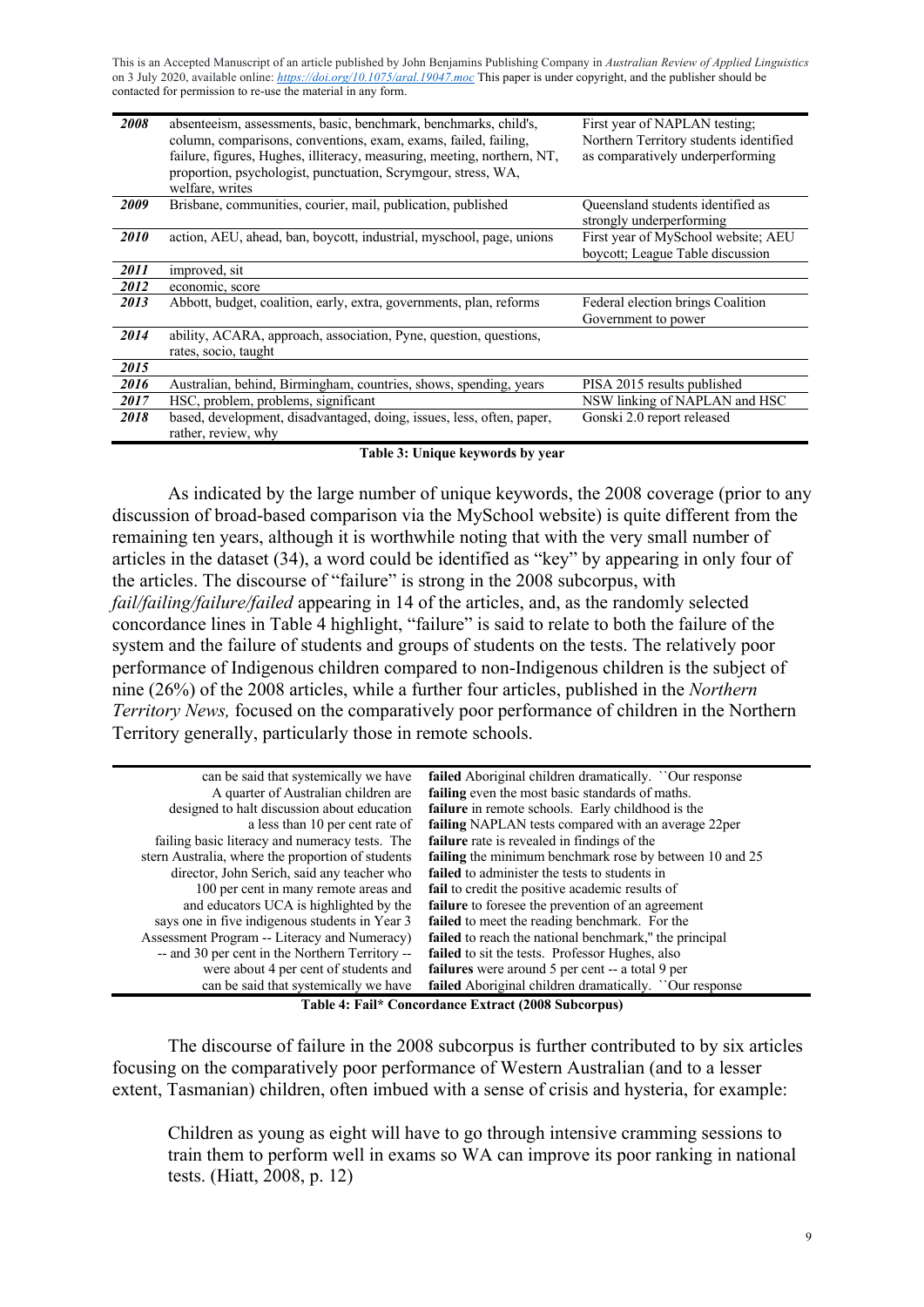The unique keywords in the 2009 subcorpus reflect the beginning of a focus on Queensland (*Brisbane, Courier, Mail*), where the comparatively poor results of 2008 had caused then Premier Anne Bligh to commission an inquiry into the "deficiencies" (Education faces up to testing times, 2009) of the Queensland Education System, the report of which was handed down in 2009 and was said to have contributed to significant improvement later in 2009:

Western Australia and Queensland especially celebrated their improvements in NAPLAN in September. Both states worked hard at lifting standards. Queensland even employed Professor Geoff Masters, executive director of the Australian Council for Educational Research that develops the NAPLAN tests, to help. (Testing times when figures don't add up, 2009, 24)

The appearance of the name of the Queensland newspaper (*The Courier Mail*) amongst these keywords mostly reflects self-references within the articles published in the same newspaper, referring to the newspaper's creation of league tables based on the 2009 NAPLAN results, for example:

The data published in *The Courier-Mail* will be downloaded on a federal government website later this year. (Chilcott, 2009a, p. 20)

The 2008 school-by-school exam results were revealed for the first time in *The Courier-Mail* on the weekend. (Chilcott, 2009b, p. 5)

Additionally, some references to *The Courier Mail* in the 2009 subcorpus came from writers in other newspapers referring to their creation of the Queensland league table, such as in *The Age*:

Today's meeting comes after Brisbane's Courier Mail published school rankings over the weekend based on literacy and numeracy results of Queensland students. (Tomazin, 2009, p. 7)

As such, some of these usages, while initially triggered by Queensland performance, echo the remainder of the unique keywords (*communities, publication, published*) which reflect the emerging discussion in 2009 of the propriety of newspapers publishing league tables drawn from the comparative NAPLAN data, which was then about to be made publicly available via the MySchool website in early 2010.

SCHOOL teachers could refuse to carry out literacy and numeracy tests if the State Government does not ban publication of league tables of school performance. (Killick, 2009, p. 11)

[Then President of the NSW Teachers' Federation] Mr Lipscombe took aim also at sections of the media, saying some newspapers stood to gain financially from the publication of tables comparing schools. His comments came after The Australian published a table last week comparing numeracy and literacy results in schools in the northern Sydney electorate of NSW Opposition Leader Barry O'Farrell, to demonstrate the data available to parents. (Hall, 2009, p. 5)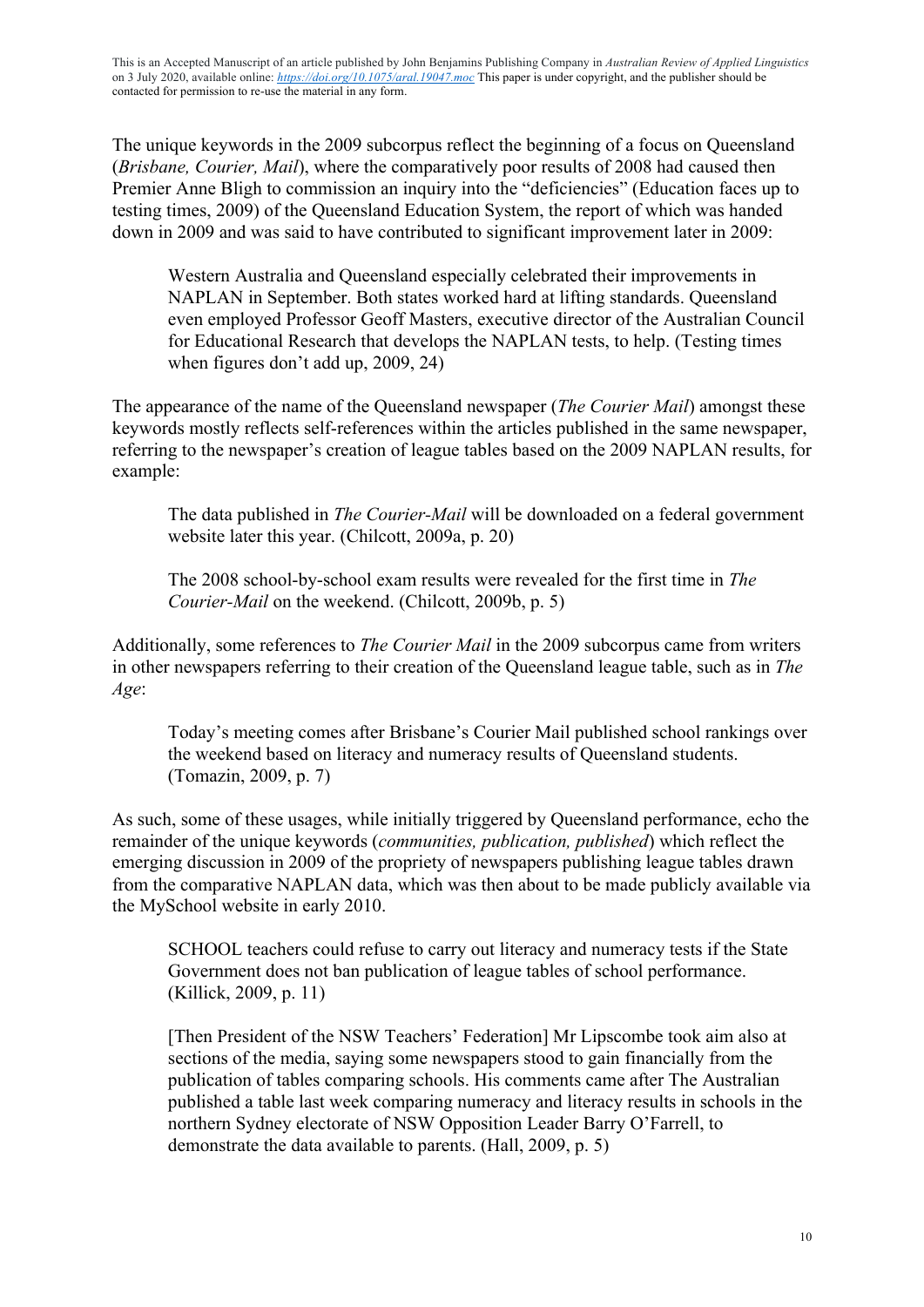In 2010, the NAPLAN media discussion was dominated by the launch of the MySchool website and the proposed boycott of the NAPLAN tests by the Australian Education Union (which represents teachers in public schools nationally) in protest over the information to be provided on the MySchool website. The boycott was proposed in January of 2010 and withdrawn the week prior to the tests after the then-Minister for Education, Julia Gillard, agreed to establish a working party to review the use of results on the website (Chilcott, 2010). 190 of the 924 articles in the 2010 subcorpus focused on the boycott. The second issue, namely NAPLAN/MySchool-based league tables, was particularly potent in NSW where an amendment to legislation introduced by the NSW Greens and supported by the Liberal-National coalition in 2009 banned the publication of school league tables in newspapers and opened newspapers to the possibility of legal action should they do so. The *Sydney Morning Herald* exhibited disdain for the new legislation, publishing a league table in January 2010, citing "impetus to parental action on standards at their school"; giving "parents better information on which to base their choice of school"; and support for the Federal Government: "the advantage for a government that wants genuinely to transform education is that publishing the information in this way may create a political groundswell for change" (Why we are publishing a league table, 2010, p.14). Between these two linked issues, and the advent of the MySchool website, the 2010 coverage was dominated by discussions of comparison, ranking and publication.

The Federal Government is quick to deny that it is supporting the generation of scholastic league tables. This denial is, at best, naive. Of course they will be produced. Efforts to curtail the public comparison of school performance at federal, state or territory level are all doomed to failure. (Hawkes, 2009, p. 11)

I'm for doing what needs to be done to make sure we have all the information we need to improve education in every school. I also have to dispel some myths. My School does not present league tables of schools or compare the results of rich schools with the results of poor schools. A crude comparison of St Joseph's Hunters Hill with the most remote school in the Northern Territory is not going to tell us anything we don't know. That's why the My School website will only compare similar schools with similar schools. (Gillard, 2010, p. 27)

Between 2011 and 2016, relatively few unique keywords (excepting those related to the federal election and arrival of the new Abbott Liberal-National Coalition Government in 2013) reflect the lack of significant NAPLAN/MySchool-related events over the course of these years. The launch of 'MySchool 2.0', which highlighted the schools recognized as having improved since the introduction of the Program, is the other exception to this. Concordance analysis reveals that the 2012 keyword *economic* is strongly related to the aftermath of the 2011 review of school funding (Gonski et al., 2011), the report of which was made public in early 2012, and raised the connection between students achievement and socioeconomic factors. 140 of the 227 appearances of *economic* in the 2012 subcorpus are as part of the hyphenated word *socio-economic*.

"There is also an unacceptable link between low levels of achievement and educational disadvantage, particularly among students from low socio-economic and Indigenous backgrounds," the report found. (Hall, 2012, p. 4)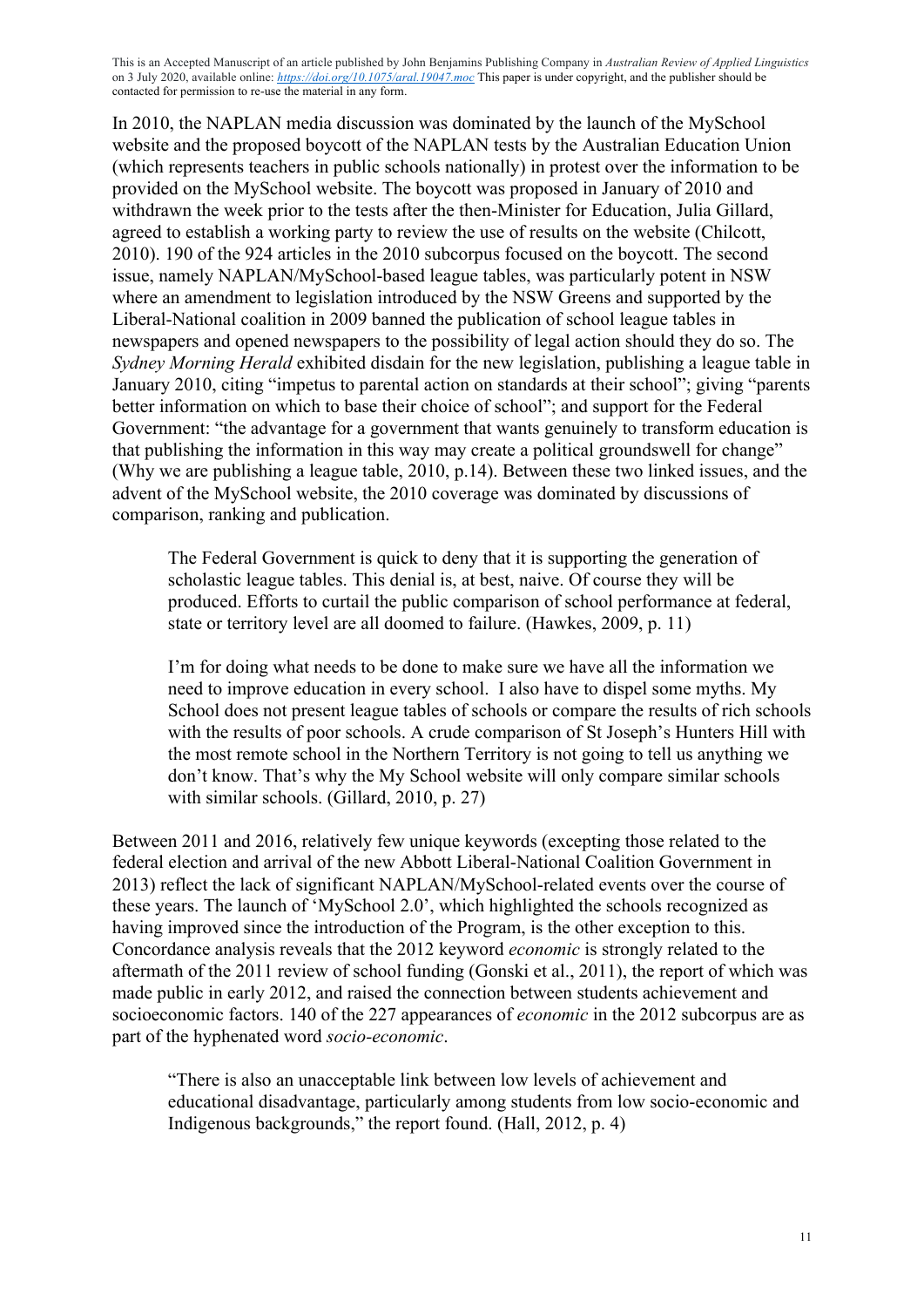The unique keywords in the 2016 subcorpus relate predominantly to the release of the 2015 OECD Programme for International Student Assessment (PISA) results in December 2016.

In PISA Australia's results remain just above the OECD average overall, placing fourteenth in science, sixteenth in reading and twenty-fifth in mathematics, of 72 participating countries and economies. (Hardy, 2016, p. 1)

NAPLAN and international standardized testing regimes have long been linked in Australian national education policy through the enactment of the Australian Education Act (2013), which expressly states the aim "for Australia to be placed, by 2025, in the top 5 highest performing countries based on the performance of school students in reading, mathematics and science" (p. 3). Since the earliest days of the "education revolution", NAPLAN has been regarded as a significant resource for tracking and ensuring Australia's performance toward this goal (Lingard, Sellar, & Savage, 2014).

In the 2017 subcorpus, the unique keywords reflect the NSW Government's decision to link NAPLAN and achievement of the 'minimum standard' to eligibility for a Higher School Certificate (HSC). Under the new rule (which was subsequently abandoned in favour of separate online tests), students who failed to gain a 'Band 8' result on each test would need to re-sit Year 9 NAPLAN tests for up to five years after the year they began their first HSC course (usually Year 11) until they obtained the required result. The NSW Government overturned the rule in February 2018, "to ensure NAPLAN remains focused on its diagnostic purpose and to reduce unnecessary stress on young people" (NSW Education Standards Authority, 2018 paragraph 15), but the controversy had dominated much of the media coverage of NAPLAN in 2017.

This is the first year that the state government's new minimum literacy and numeracy standard required year 9 students to achieve at least a NAPLAN Band 8 in three areas - reading, writing and numeracy - or they will have to pass the online test in the following years to qualify for their HSC. (Smith, 2017, p. 6)

The consequences of being denied an HSC are profound and potentially protracted for the students who are most in need of it. (Martin, 2017, p.18)

The release of the report of the 'Gonski 2.0' *review*, *Through Growth to Achievement*, with its emphasis on needs-based funding to address the particular needs of *disadvantaged* students, was a central issue that dominated NAPLAN coverage in 2018. The increasing discussion of NAPLAN online, which will be touched upon below, is reflected in the appearance of *paper* (as in pen-and-paper test vs online test) on the unique keyword list. Finally, the appearance of the keyword *why* reflects the emerging questioning of the NAPLAN Program, which became a theme of the 2018 media coverage particularly sparked by the then NSW Minister for Education, Rob Stokes, who called for the replacement of NAPLAN with low-stakes formative assessment in an article published in *The Sydney Morning Herald* just ahead of the 2018 tests.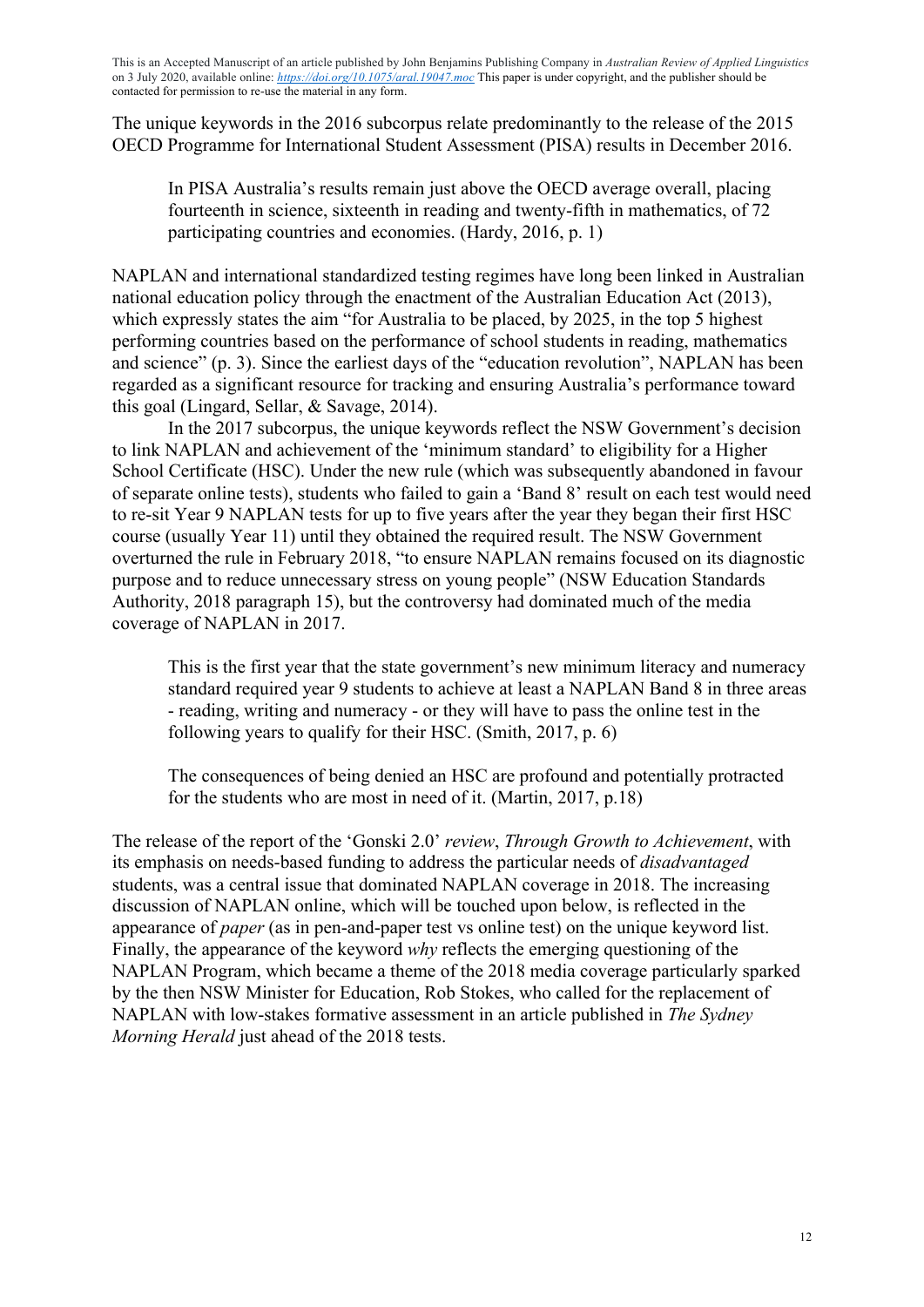| and not the community - is the reason             | why a Year 10 student in Australia's most                                                                                                                                                                                                                                                                                                                                                                                                                                                  |
|---------------------------------------------------|--------------------------------------------------------------------------------------------------------------------------------------------------------------------------------------------------------------------------------------------------------------------------------------------------------------------------------------------------------------------------------------------------------------------------------------------------------------------------------------------|
| need for a government inquiry to determine        | why ACT schools are underperforming in NAPLAN                                                                                                                                                                                                                                                                                                                                                                                                                                              |
| consider long-term results more than popularity.  | Why am I banging on about this? Because                                                                                                                                                                                                                                                                                                                                                                                                                                                    |
| burning question for the administration should be | why are our student results sharply declining in                                                                                                                                                                                                                                                                                                                                                                                                                                           |
| are. The question shouldn't be "                  | why are some children falling by the wayside?",                                                                                                                                                                                                                                                                                                                                                                                                                                            |
| all the money spent on gender bending             | why are student results going backwards? Going backwards                                                                                                                                                                                                                                                                                                                                                                                                                                   |
| schools are Australia's most advantaged, so       | why are they falling behind? Sherryn Groch investigates                                                                                                                                                                                                                                                                                                                                                                                                                                    |
| been no improvement, we have to ask,              | why are we continuing to subject our schools                                                                                                                                                                                                                                                                                                                                                                                                                                               |
| swimming. We know how to teach reading.           | Why are we not preventing Australian children from                                                                                                                                                                                                                                                                                                                                                                                                                                         |
| driven by an in-depth examination of              | why Australian education standards are falling behind                                                                                                                                                                                                                                                                                                                                                                                                                                      |
| More research will be conducted to determine      | why Australian students' writing skills have dropped.                                                                                                                                                                                                                                                                                                                                                                                                                                      |
| the commentary goes on the lines of               | why can't all schools be like selective                                                                                                                                                                                                                                                                                                                                                                                                                                                    |
| schools and produce such high-achieving students? | Why can't all teachers be of such                                                                                                                                                                                                                                                                                                                                                                                                                                                          |
| with their education - may also help explain      | why fewer Tasmanian students complete Year 12 than in                                                                                                                                                                                                                                                                                                                                                                                                                                      |
| sudden changes. The outcome, and the reason       | why Finland's system is so highly regarded,                                                                                                                                                                                                                                                                                                                                                                                                                                                |
|                                                   | $\blacksquare$ $\blacksquare$ $\blacksquare$ $\blacksquare$ $\blacksquare$ $\blacksquare$ $\blacksquare$ $\blacksquare$ $\blacksquare$ $\blacksquare$ $\blacksquare$ $\blacksquare$ $\blacksquare$ $\blacksquare$ $\blacksquare$ $\blacksquare$ $\blacksquare$ $\blacksquare$ $\blacksquare$ $\blacksquare$ $\blacksquare$ $\blacksquare$ $\blacksquare$ $\blacksquare$ $\blacksquare$ $\blacksquare$ $\blacksquare$ $\blacksquare$ $\blacksquare$ $\blacksquare$ $\blacksquare$ $\blacks$ |

**Table 5: Why Concordance Extract (2018 Subcorpus)**

While *why* appears in 203 of the 671 articles in the 2018 subcorpus and is often not directly related to NAPLAN (as highlighted in the selected concordance lines shown in Table 5 above), the prevalence of the keyword *why* in the 2018 dataset is at least somewhat reflective of this ongoing debate, with proponents on both sides of the debate reflecting on the 'why' of NAPLAN.

# **5.2** Diachronic keywords

The keyword analysis highlighted not only keywords unique to individual years, but also 148 lexical words identified as key in more than one of the year subcorpora, 45 of which were key in all eleven years, and which might be categorized as "lockwords", words that are reasonably static in frequency over time but whose usage might shift over the same timeframe (Baker, 2011). While the majority of these keywords (particularly those common to all eleven years) were directly related to material aspects of NAPLAN (for example, *NAPLAN, test, tests, testing, schools, school, results*) and are thus unsurprising given the way in which the NAPLAN Corpus was constructed, the remainder of these words were mapped into four groups for the purpose of exploring patterns across the eleven years of the dataset.

Table 6 contains keywords related to educational/school effectiveness and improvement. In all cases, a tick in the 'year' column denotes that the word was key in that year. The tables show a consistent use of words related to effectiveness and improvement over the eleven years, with four words (*average, improve, performance, standards*) key in all eleven years and a further two (*data, performing*) key in eight or more of the eleven years. The remaining 14 keywords point to discursive shifts that took place over this time period, often linked to the slew of effectiveness and improvement policies introduced by both state and federal governments over the timeframe.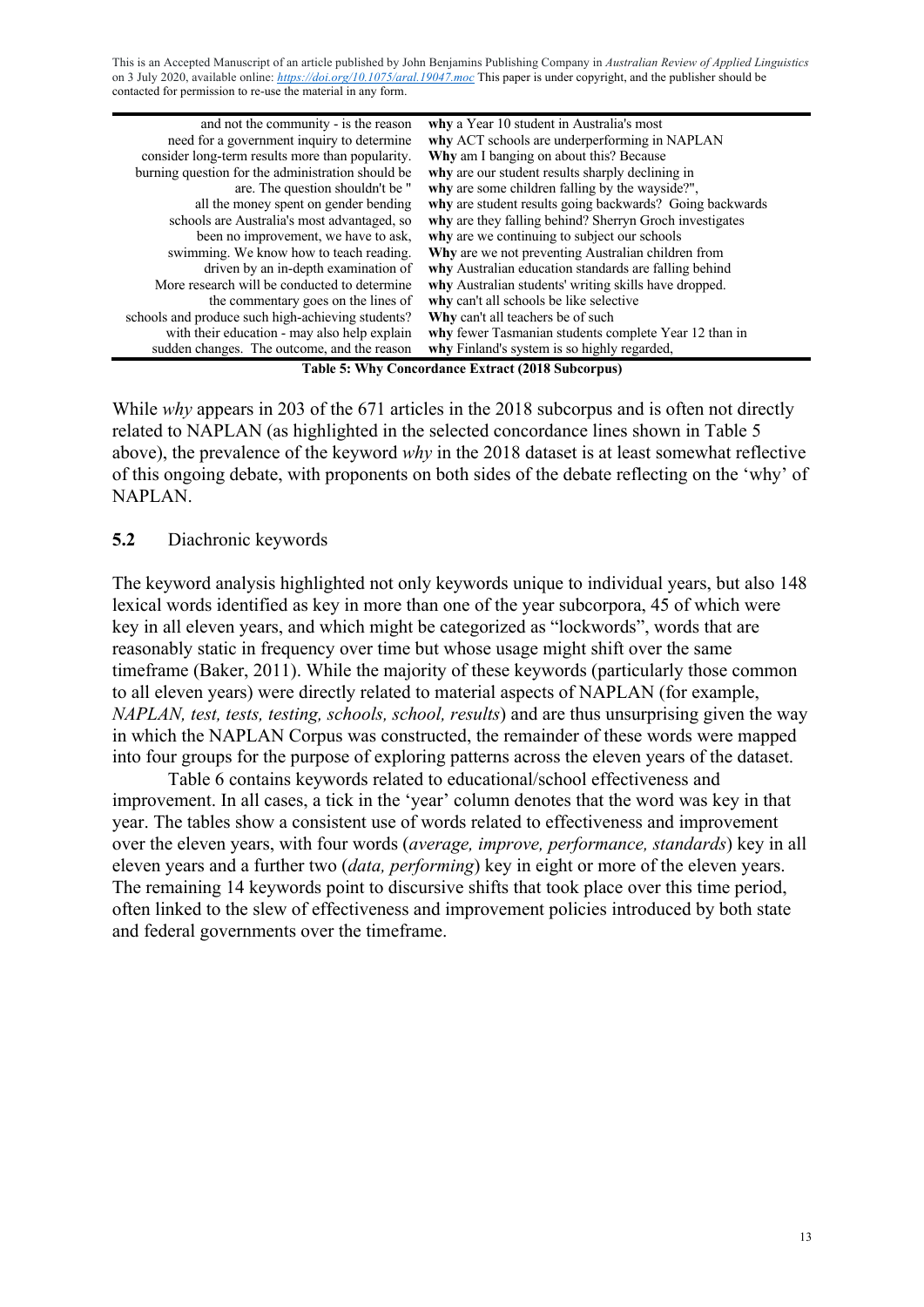|             | 2008         | 2009         | 2010         | 2011         | 2012         | 2013         | 2014         | 2015         | 2016         | 2017         | 2018         |
|-------------|--------------|--------------|--------------|--------------|--------------|--------------|--------------|--------------|--------------|--------------|--------------|
| average     | $\checkmark$ | $\checkmark$ | $\checkmark$ | $\checkmark$ | $\checkmark$ | ✓            | ✓            | $\checkmark$ | $\checkmark$ | $\checkmark$ | $\checkmark$ |
| improve     | ✓            | ✓            | $\checkmark$ | ✓            | ✓            | ✓            | ✓            | $\checkmark$ | ✓            | ✓            | $\checkmark$ |
| performance | ✓            | ✓            | $\checkmark$ | ✓            | ✓            | $\checkmark$ | ✓            | ✓            | ✓            | ✓            | $\checkmark$ |
| standards   | ✓            | $\checkmark$ | ✓            | ✓            | $\checkmark$ | ✓            | ✓            | ✓            | ✓            | ✓            | ✓            |
| data        | ✓            | ✓            | ✓            | ✓            | ✓            | ✓            | ✓            | ✓            |              | ✓            | $\checkmark$ |
| performing  | ✓            | $\checkmark$ | $\checkmark$ | ✓            | $\checkmark$ |              | ✓            | $\checkmark$ | ✓            |              |              |
| minimum     | ✓            |              |              |              | $\checkmark$ | ✓            |              |              | ✓            | ✓            |              |
| achievement | ✓            |              |              |              |              |              | $\checkmark$ |              | ✓            | ✓            |              |
| pay         | ✓            | $\checkmark$ | $\checkmark$ | ✓            |              | $\checkmark$ |              |              |              |              |              |
| standard    |              |              |              |              | ✓            |              |              |              | $\checkmark$ | ✓            |              |
| compared    |              |              |              |              |              |              | ✓            | $\checkmark$ |              | ✓            | ✓            |
| improvement |              |              |              | ✓            | ✓            | ✓            |              | $\checkmark$ | ✓            | ✓            |              |
| quality     |              |              |              | ✓            | ✓            | ✓            |              | ✓            | ✓            | ✓            |              |
| outcomes    |              |              |              |              | ✓            |              | $\checkmark$ | $\checkmark$ | $\checkmark$ | ✓            | $\checkmark$ |
| top         |              |              |              |              |              |              |              | $\checkmark$ |              |              |              |
| low         |              |              |              |              |              |              |              |              | ✓            |              |              |
| better      |              |              |              |              |              | ✓            | $\checkmark$ | $\checkmark$ | ✓            |              | $\checkmark$ |
| higher      |              |              |              |              |              |              |              | ✓            | ✓            | ✓            | $\checkmark$ |
| evidence    |              |              |              |              |              | ✓            |              |              | ✓            | ✓            |              |
| progress    |              |              |              |              |              |              |              | ✓            |              |              |              |

**Table 6: Effectiveness and Improvement Keywords**

*Pay*, key from 2008 to 2011 and again in 2013, reflects the recurrent public conversation stoked by the Federal Rudd-Gillard-Rudd Labor Government over that period about teacher performance or incentive pay, said on occasion to be linked to NAPLAN performance. The consistent appearance of *improvement* and *quality* as keywords from 2011 to 2013 reflects in the first instance Gillard's *National Plan for School Improvement*, which formed the Government's response to the first Gonski review (Gonski et al., 2011) and shifted the subsequent focus from equity (on which the policy discussion had to that point in time centred) to *quality* (Mockler, 2014). While *school improvement* resonates strongly through the 2011-2013 texts, this discourse dissolves with the demise of the Labor Government, and when *improvement* resurfaces as a keyword in 2015, it is not linked to the concept of school improvement, but rather is used in reference to improvement of students' results. The discourse of *teacher quality*, on the other hand, very strong from 2011 to 2013 and responsible for the appearance of *quality* on the keyword list, returns in 2015 in much the same way, this time a main plank of the Coalition Government's *Students First* policy (Mockler, 2018). While *top* and *low* in 2011 and again *top* in 2015 refer to top or low achieving or performing schools, in 2012 *top* referred most often to the Government's intention for Australia to become "top five by 2025" on international standardized tests, subsequently embedded in legislation. When *low* returns as a keyword in 2016, it is most often used in conjunction with *socio-economic* or *SES*, reflecting renewed conversations about equity and school funding that led to the "Gonski 2.0" *Review to Achieve Educational Excellence in Australian Schools* (Gonski et al., 2018). *Better*, in 2013, was directly linked to the Gillard Government's *Better Schools* policy (which was in turn linked to the National Plan for School Improvement), but in subsequent years, along with *higher, compared, outcomes* and *progress*, reflects a growing discourse of comparison between both schools and school systems and across years. *Evidence*, key in 2013 and then from 2016 to 2018, points to a growing attention to *evidence-based* practice in education and the central place of *evidence*, often narrowly defined as 'what works' in educational decision making at all levels from Government policy to classroom practice. *Minimum* and *standard*, key in 2008-2009, 2012- 2013, and again in 2016-2017, was reflective of the first two instances of the introduction of the NAPLAN and then to the National Plan for School Improvement, but in the final instance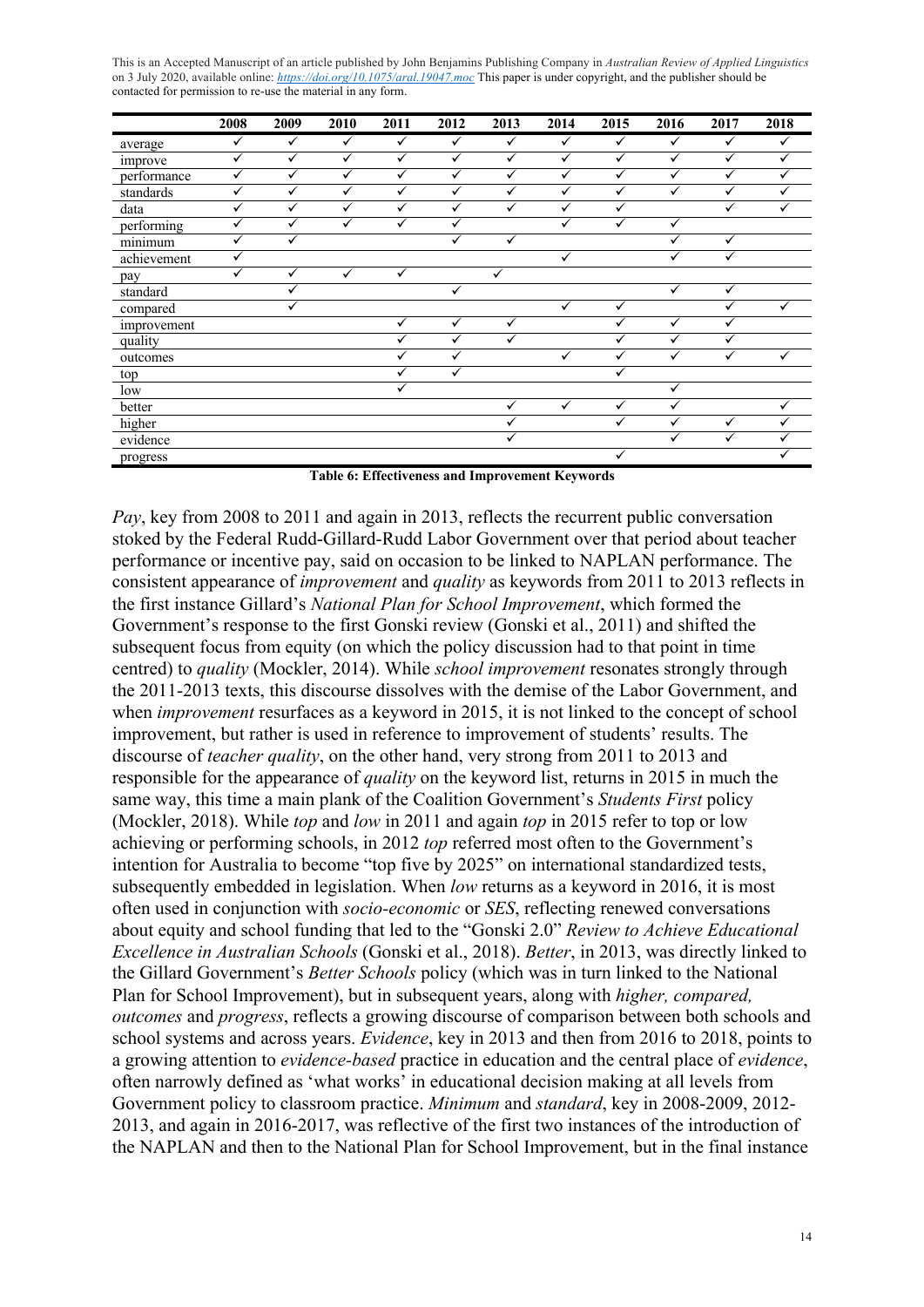reflective of the NSW Government's short-lived decision to link Higher School Certificate eligibility for students to NAPLAN results.

The diachronic effectiveness and improvement keywords thus reflect how central the discourses of school effectiveness and improvement have been to Australian education policy since the early years of the Rudd-Gillard-Rudd Government (Clarke, 2012), and in some cases (such as around teacher/teaching quality and comparison of school and student performance) how these discourses have been uninterrupted in subsequent years.

|                        | 2008 | 2009 | 2010 | 2011 | 2012 | 2013 | 2014 | 2015 | 2016 | 2017 | 2018 |
|------------------------|------|------|------|------|------|------|------|------|------|------|------|
| website                |      |      |      |      |      |      |      |      |      |      |      |
| $\sim$ $\sim$<br>union |      |      |      |      |      |      |      |      |      |      |      |
| league                 |      |      |      |      |      |      |      |      |      |      |      |
| tables                 |      |      |      |      |      |      |      |      |      |      |      |
| similar                |      |      |      |      |      |      |      |      |      |      |      |
| online                 |      |      |      |      |      |      |      |      |      |      |      |

**Table 7: MySchool-related Keywords**

Table 7 presents keywords related to the MySchool website and publication of NAPLAN results more broadly. The concentration of these keywords in 2009-2010 reflects the focus on the construction of league tables around the time of the establishment of the MySchool website and teachers' unions' response to the website generally, which, as noted above, included a proposed boycott. The reprisal of *union* as a keyword in the 2018 subcorpus relates to the backlash against NAPLAN in that year (of which Minister Stokes' commentary, discussed above, was a central part), including unions' response to proposed "robomarking" of NAPLAN writing tasks (a plan that was jettisoned due to parents' backlash) and the trial of "NAPLAN Online", the subject of much media discussion from 2014 to 2018.

The keywords related to MySchool/publication of results suggest that the MySchool website was no longer a subject of substantial print media attention post-2015, which was the last year in which *website* and *similar* (reference to the comparison of statistically similar schools available on the website) appeared as keywords. At the same time, discussion and critique of the trial of NAPLAN online increased.

| 2008         | 2009         | 2010         | 2011         | 2012         | 2013         | 2014 | 2015         | 2016         | 2017         | 2018 |
|--------------|--------------|--------------|--------------|--------------|--------------|------|--------------|--------------|--------------|------|
| $\checkmark$ | $\checkmark$ | $\checkmark$ | $\checkmark$ | $\checkmark$ | $\checkmark$ | ✓    | $\checkmark$ | $\checkmark$ | $\checkmark$ | ✓    |
| ✓            | $\checkmark$ | √            |              | √            | ✓            |      |              | ✓            | v            |      |
|              | v            |              |              |              | ✓            |      |              |              |              |      |
| ✓            |              |              |              |              | ✓            |      |              |              |              |      |
|              |              | v            |              |              |              |      |              |              |              |      |
|              |              | ✔            |              |              |              |      |              |              |              |      |
|              |              |              |              |              |              |      |              |              |              |      |
|              |              |              |              |              |              |      |              |              |              |      |
|              |              |              |              |              |              |      |              |              |              |      |
|              |              |              |              | ✓            | ✓            |      |              |              |              | ✓    |
|              |              |              |              |              | ✓            |      |              |              |              |      |
|              |              |              |              |              | $\checkmark$ |      |              |              |              |      |
|              |              |              |              |              | ✓            |      |              |              |              |      |
|              |              |              |              |              | ✓            |      |              |              |              |      |
|              |              |              |              |              | ✓            |      |              |              |              |      |
|              |              |              |              |              |              |      |              |              |              |      |

#### **Table 8: Politics Keywords**

Fifteen keywords were related to politics, which is perhaps unsurprising given the central place of NAPLAN/MySchool in the Australian education policy assemblage of the early twenty-first century (see Table 7). While the politics keywords demonstrate that across the entire first decade of the Program media discussion positioned it as a federal government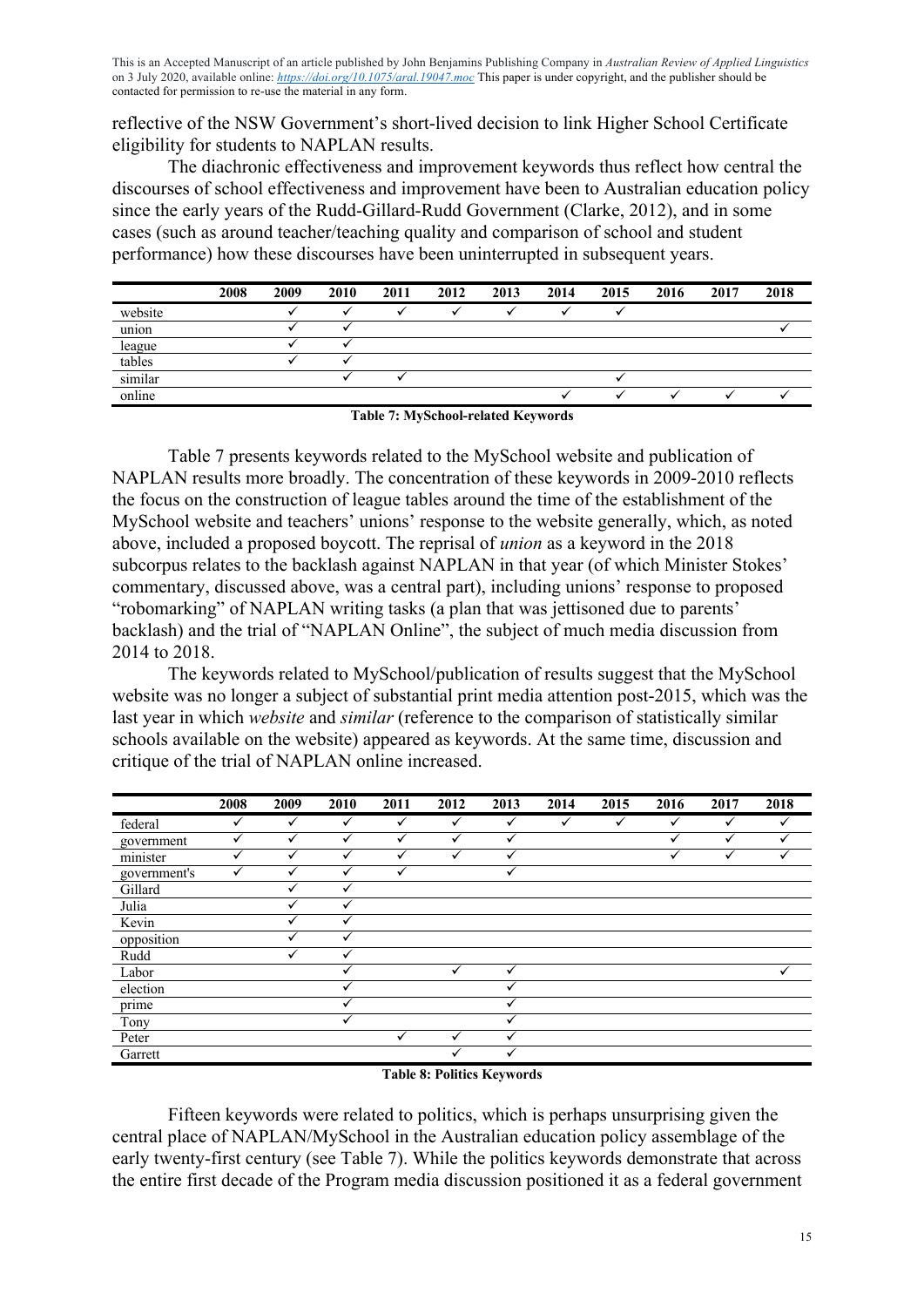concern, the ownership of the Program indicated by the possessive *government's* is confined to the first six years of the Program under the Rudd-Gillard-Rudd Government. The prevalence of politicians' first and last names as keywords during this period highlights the way in which the Program was regarded as the particular interest, property or policy of individual politicians, such as *Julia Gillard, Kevin Rudd* and Minister for Education 2010 to 2013 *Peter Garrett*. Concordance analysis shows that the prevalence of *Tony* in 2013, referring to Leader of the Opposition then Prime Minister Tony Abbott, is due to the linking of NAPLAN with pre- and post-election discussions of school funding arrangements, which in turn were linked with broader discussion of education policy, including NAPLAN. The prevalence of *election* as a keyword in the federal election years of 2010 and 2013 also highlights this link, although by 2016 (the final election year in this time period) NAPLAN and broader election-related policy issues were no longer connected in the media discussion.

Finally, *Labor* re-emerges as a keyword in the 2018 subcorpora amid calls from statebased Labor politicians (NSW Minister Stokes among them) for a review of NAPLAN "to look at whether it is doing what it was intended to do when it was introduced 10 years ago" (Bolton, 2018, p.6), and also in the light of an academic paper co-authored by a member of the federal Labor frontbench, Andrew Leigh, highlighting the unintended consequences of the Program (Coelli, Foster, & Leigh, 2018).

Table 9 highlights the diachronic keywords linked to the issue of school funding, which includes discussion and comparison of different school sectors (*public, private, non* [referring to non-Government schools], *Catholic*).

|             | 2008 | 2009 | 2010 | 2011 | 2012 | 2013 | 2014 | 2015 | 2016 | 2017 | 2018 |  |
|-------------|------|------|------|------|------|------|------|------|------|------|------|--|
| funding     |      |      |      |      |      | ັ    |      |      |      |      |      |  |
| private     |      |      |      |      |      | u    |      |      |      |      |      |  |
| public      |      |      |      |      |      | ✓    |      |      | ↵    |      |      |  |
| non         |      |      |      |      |      | ✓    |      |      |      |      |      |  |
| independent |      |      |      |      |      |      |      |      |      |      |      |  |
| resources   |      |      |      |      |      |      |      |      |      |      |      |  |
| needs       |      |      |      |      |      |      |      |      |      |      |      |  |
| Gonski      |      |      |      |      |      |      |      |      |      |      |      |  |
| money       |      |      |      |      |      |      |      |      |      |      |      |  |
| Catholic    |      |      |      |      |      |      |      |      |      |      |      |  |
| need        |      |      |      |      |      |      |      |      |      |      |      |  |

**Table 9: Funding Keywords**

School funding reform, as a central plank of education policy for both Labor (Rudd-Gillard-Rudd) and Liberal-National (Abbott-Turnbull-Morrison) federal Governments, was linked to print media reporting of NAPLAN consistently over this period, particularly from earliest discussions of the "Gonski review" in 2011 through to 2018. The prevalence of funding and sector keywords across each of the subcorpora underlines the relationship in Australian education policy (and consequently, reporting) between "achievement" and funding, and the salience of discussion of the school sectors to this broader discussion.

#### **6. Discussion and conclusion**

This study charts the history of print media discourses of NAPLAN and provides broader empirical evidence for a number of central claims made previously in research that has used a different approach and/or focus. First, it provides strong and sustained evidence of the critical link between NAPLAN and MySchool in Australian public discourse around education. This evidence is generated not only on the basis of the shift in intensity of print media coverage of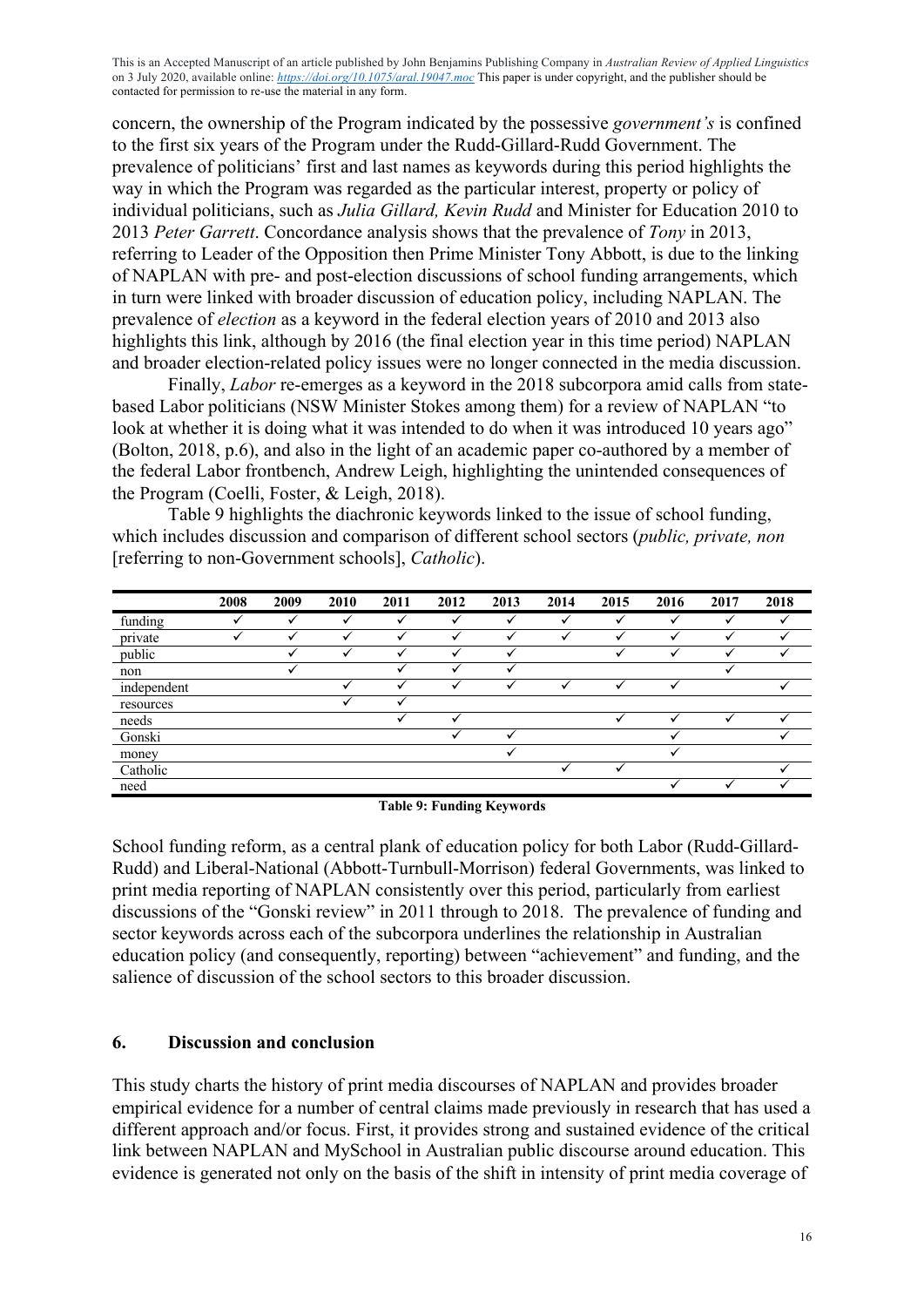NAPLAN since the introduction of the MySchool website, but also by the way in which the NAPLAN Corpus is so strongly imbued with the language of comparison of schools and results. As the technology affording (and indeed encouraging) such comparisons both privately and publicly through enabling the construction of school league tables, MySchool has played a significant role in positioning NAPLAN as a high stakes test despite the protestations of politicians and policymakers. As such, this study contributes to our understanding of the NAPLAN/MySchool nexus and to the role played by MySchool in the public space, effectively reconfiguring NAPLAN through its use of data for purposes other than those for which they were intended (Gorur, 2013; Ragusa & Bousfield, 2017).

The analysis also highlights the sustained strength of effectiveness and improvement discourses in Australian education policy over the past decade. The policy moves of state governments (with whom the responsibility for the provision of schooling lies, under the Australian Constitution) to improve NAPLAN results or use NAPLAN results as evidence of systemic effectiveness (resonant in the unique year keywords in the NAPLAN Corpus) feed into these discourses. Furthermore, in this realm we see the growth in discourses of "evidence-based practice" in education policy over these years, a concept long critiqued as problematic for education in Australia and elsewhere (Biesta, 2007; Groundwater-Smith & Mockler, 2009; Ladwig, 2018; McKnight & Morgan, 2019); and the continuing growth of "quality" discourses, with "teacher quality" emerging as a powerful and enduring theme, the problematic implications of which have long been recognized by scholars or education policy and practice on a variety of fronts (Berliner, 2005; Bourke, Ryan, & Lloyd, 2016; Connell, 2009; Lampert, Burnett, Comber, Ferguson, & Barnes, 2018; Mockler & Groundwater-Smith, 2018).

The analysis highlights the sustained and indeed increasing association of standardized test performance and school funding in the public discussion of education policy in Australia, an association of which there was little evidence in the years pre-dating national testing. In turn, this also highlights the ongoing links between quality and equity in education policy discourse, a link first exploited in the current iteration of school funding debates by the Gillard Government in their discursive shift from discussions of equity to discussions of quality in the wake of the first Gonski review (Lingard et al., 2014; Mockler, 2014; Riddle, 2018). Over time, this discursive shift has been used as a tool in the undermining of the notion of education as a "public good" (Savage, 2013), wherein:

Instead of equity being understood as a focus on providing all young people with access to high- quality, meaningful education within their particular community contexts, equity becomes the production of outputs, efficiencies and accountabilities (Ball 2006) within a quasi-market of schooling. (Riddle, 2018, p. 18)

This analysis provides strong and sustained evidence of this shift over the past decade, as represented in print media sources.

Additionally, the study has highlighted the shifting nature of critique of the National Assessment Program. Previously the province of teachers' unions and select academics and commentators who railed at the advent of the MySchool website who warned of the unintended consequences of testing and threatened boycotts, the analysis shows that in recent years critique has become more mainstream. Discussion of NAPLAN in the print media in 2018 was imbued with a questioning of the Program, calls for review by politicians leading education in states and territories, and justification of arguments for and against continuing the program. Where in previous years the premise of NAPLAN as a mutually understood 'common good' stood at the centre of discussions of resistance, in 2018 this premise was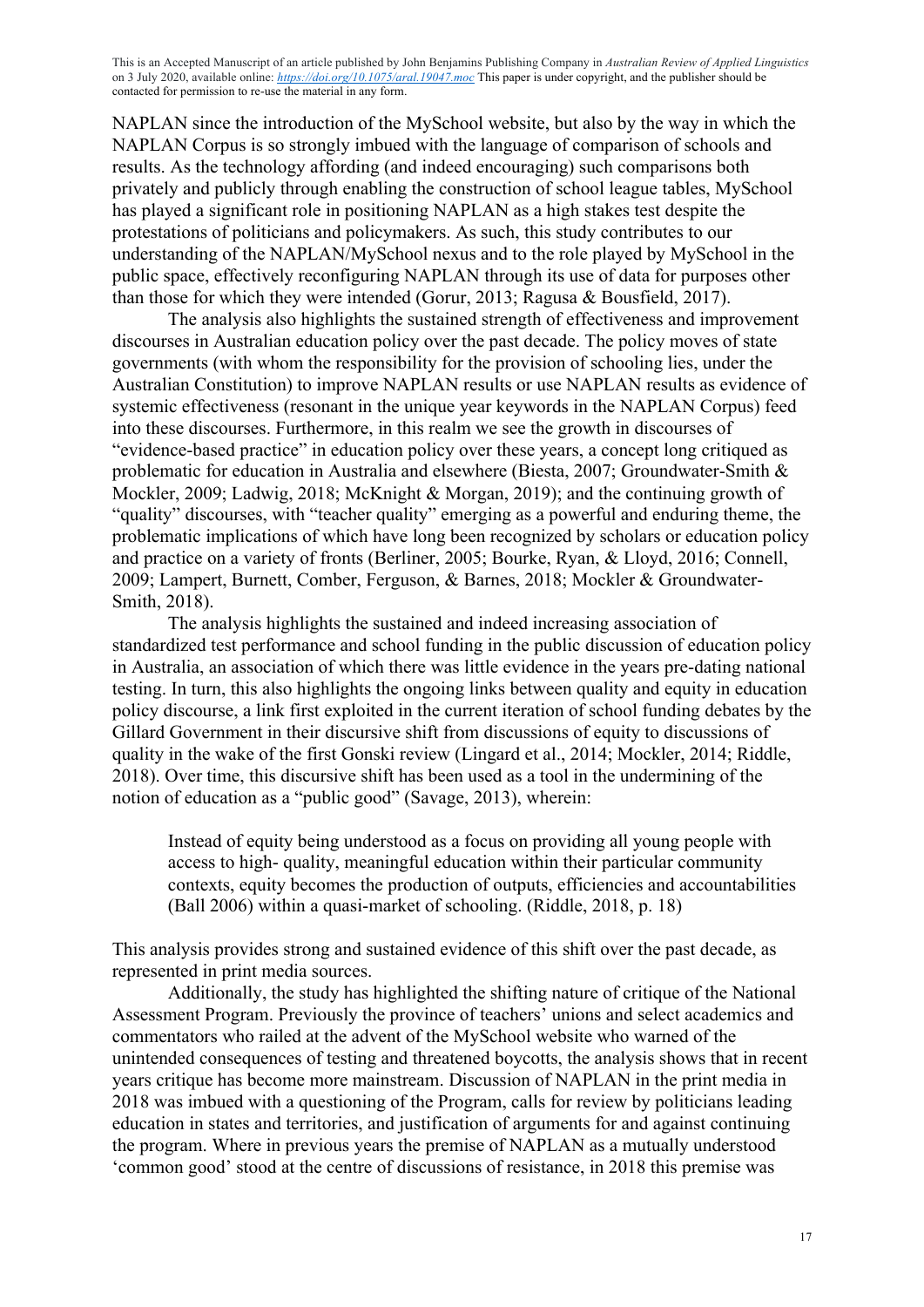increasingly questioned and, in some cases, actively rejected by the mainstream. The changing shape of this debate, previously observed in analysis of academic work (Rose, Low-Choy, Singh, & Vasco, 2018), is also observed here in print media discourses.

Methodologically, the analysis has highlighted the usefulness of corpus linguistic techniques in interdisciplinary research that seeks to understand the role of language in shaping public discourses around social processes and phenomena such as education. Keyword analysis, in particular, is a valuable way of thinking about the form of such discourses, through a focus on the "aboutness" of groups of texts and the contribution of language to such "aboutness". This study has sought to demonstrate the utility of these techniques for researchers in education, applied linguistics, media studies and fields beyond.

In conclusion, this paper makes a notable contribution to the analysis of changing debates and discussions of Australia's national testing program in the public space, and the shifting positioning of NAPLAN in relation to both education policy and practice. It does, however, constitute only a first step in such analysis, and necessarily has some limitations. First, it has employed only keyword and keyword-associated concordance analysis. The application of other corpus-assisted analysis tools such as collocation analysis would augment this analysis, tell us more about the discourse prosody of the texts, point to changes in word usage (as opposed to mere keyness) over time, and highlight more about the discursive shifts that have taken place. Second, the analysis has been based only on newspaper articles. Media coverage of NAPLAN has been diverse and multi-faceted, so this analysis represents only one part of the picture of the public discussion of NAPLAN, and further work could broaden this focus to television and radio texts, for example. Notwithstanding these limitations, which point to fertile areas for subsequent research, the study has provided a comprehensive and detailed analysis of the discursive construction of print media discourses of NAPLAN and the shifts that have taken place over the past decade.

#### **Acknowledgements**

This research was supported by a University of Sydney SOAR Fellowship (2018-19) and completed while on a Visiting Research Fellowship in the Department of Education at the University of Oxford and Visiting Fellowship at Harris Manchester College, University of Oxford. The generous support of both the College and Department is acknowledged, as is the constructive feedback provided on the manuscript by the anonymous reviewers.

#### **References**

- Altheide, D. L. (1997). The news media, the problem frame, and the production of fear. *The Sociological Quarterly, 38*(4), 647-668.
- Altheide, D. L. (2013). Media logic, social control, and fear. *Communication Theory, 23*(3), 223-238. https://doi.org/10.1111/comt.12017
- Angus, L. (2015). School choice: Neoliberal education policy and imagined futures. *British Journal of Sociology of Education, 36*(3), 395-413.
- Anthony, L. (2018). *AntConc (Version 3.5).* Tokyo: Waseda University. http://www.laurenceanthony.net/software/antconc/
- Australian Curriculum Assessment and Reporting Authority. (2019). *My school.* https://www.myschool.edu.au/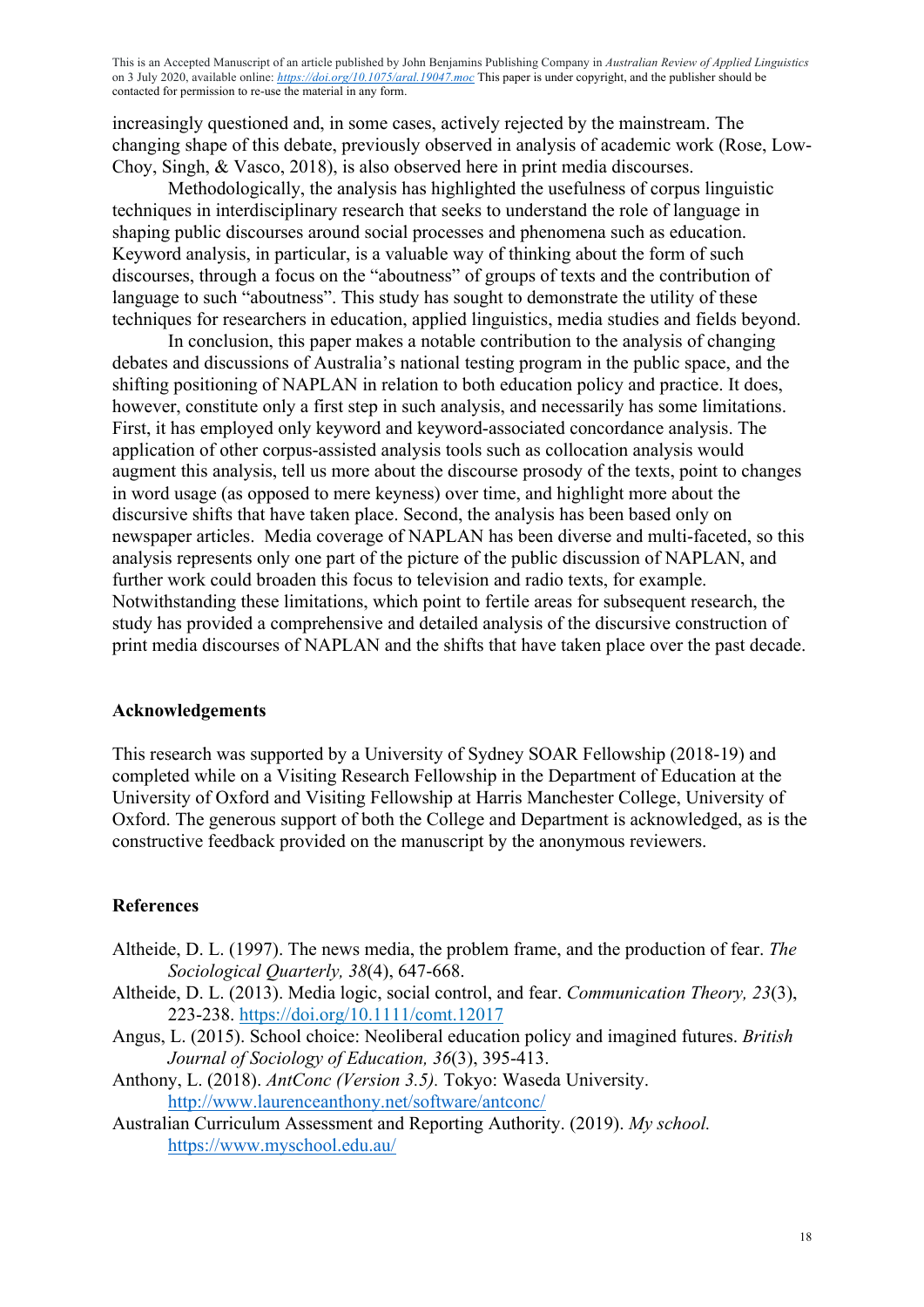- Baker, P. (2011). Times may change, but we will always have money: Diachronic variation in recent British English. *Journal of English Linguistics, 39*(1), 65-88.
- Baker, P., Gabrielatos, C., & McEnery, T. (2013). *Discourse analysis and media attitudes: The representation of Islam in the British press*. Cambridge: Cambridge University Press.
- Baroutsis, A. (2016). Media accounts of school performance: Reinforcing dominant practices of accountability. *Journal of Education Policy, 31*(5), 567-582.
- Berliner, D. C. (2005). The near impossibility of testing for teacher quality. *Journal of Teacher Education, 56*(3), 205-213.
- Biesta, G. (2007). Why 'what works' won't work: Evidence-based practice and the democratic deficit in educational research. *Educational Theory, 57*(1), 1-22.
- Bolton, R. (2018, August 15). MySchool decision delayed by doubts about results. *Australian Financial Review*, p.6.
- Bourke, T., Ryan, M., & Lloyd, M. (2016). The discursive positioning of graduating teachers in accreditation of teacher education programs. *Teaching and Teacher Education, 53*, 1-9.
- Carr, G. (2020, ). 'Is this normal?': Examining sex education in a corpus of magazine advice column. *Australian Review of Applied Linguistics, 43*(2). Advance Online Publication. https://benjamins.com/catalog/aral
- Chilcott, T. (2009a, August 8). Student results list a first. *The Courier Mail*, p.20.
- Chilcott, T. (2009b, August 10). Test may not be best Principals resist 'limited' approach. *The Courier Mail*, p.5.
- Chilcott, T. (2010, May 10). NAPLAN boycott averted Teachers strike deal. *The Courier Mail*, p.17.
- Clarke, M. (2012). Talkin''bout a revolution: The social, political, and fantasmatic logics of education policy. *Journal of Education Policy, 27*(2), 173-191.
- Coelli, M., Foster, G., & Leigh, A. (2018). Do school principals respond to increased public scrutiny? New survey evidence from Australia. *Economic Record, 94*(S1), 73-101.
- Commonwealth of Australia. (2008). *Quality education: The case for an education revolution in our schools*. Canberra: Commonwealth of Australia.
- Commonwealth Parliament. (2013, July 26). *Australian Education Act*. No. 67. https://www.legislation.gov.au/Details/C2018C00012
- Connell, R. W. (2009). Good teachers on dangerous ground: Towards a new view of teacher quality and professionalism. *Critical Studies in Education, 50*(3), 213-229.
- Connell, R. W. (2013). Why do market 'reforms' persistently increase inequality? *Discourse: Studies in the Cultural Politics of Education*, *34*(2), 279-285. https://doi.org/10.1080/01596306.2013.770253
- Davies, M. (2013). *Corpus of News on the Web (NOW): 3+ billion words from 20 countries, updated every day.* Retrieved from https://www.english-corpora.org/now/
- Doolan, J., & Blackmore, J. (2018). Principals' talking back to mediatised education policies regarding school performance. *Journal of Education Policy*, *33*(3), 818-839. https://doi.org/10.1080/02680939.2017.1386803
- Education faces up to testing times. (2009, May 9). *The Courier Mail*, p.22.
- Egbert, J., & Biber, D. (2019). Incorporating text dispersion into keyword analyses. *Corpora, 14*(1), 77-104.
- Forgasz, H. J., & Leder, G. C. (2011). Equity and quality of mathematics education: Research and media portrayals. In B. Atweh, M. Graven, W. Secada, & P. Valero (Eds.), *Mapping equity and quality in mathematics education* (pp. 205-222). Dordrecht: Springer Netherlands.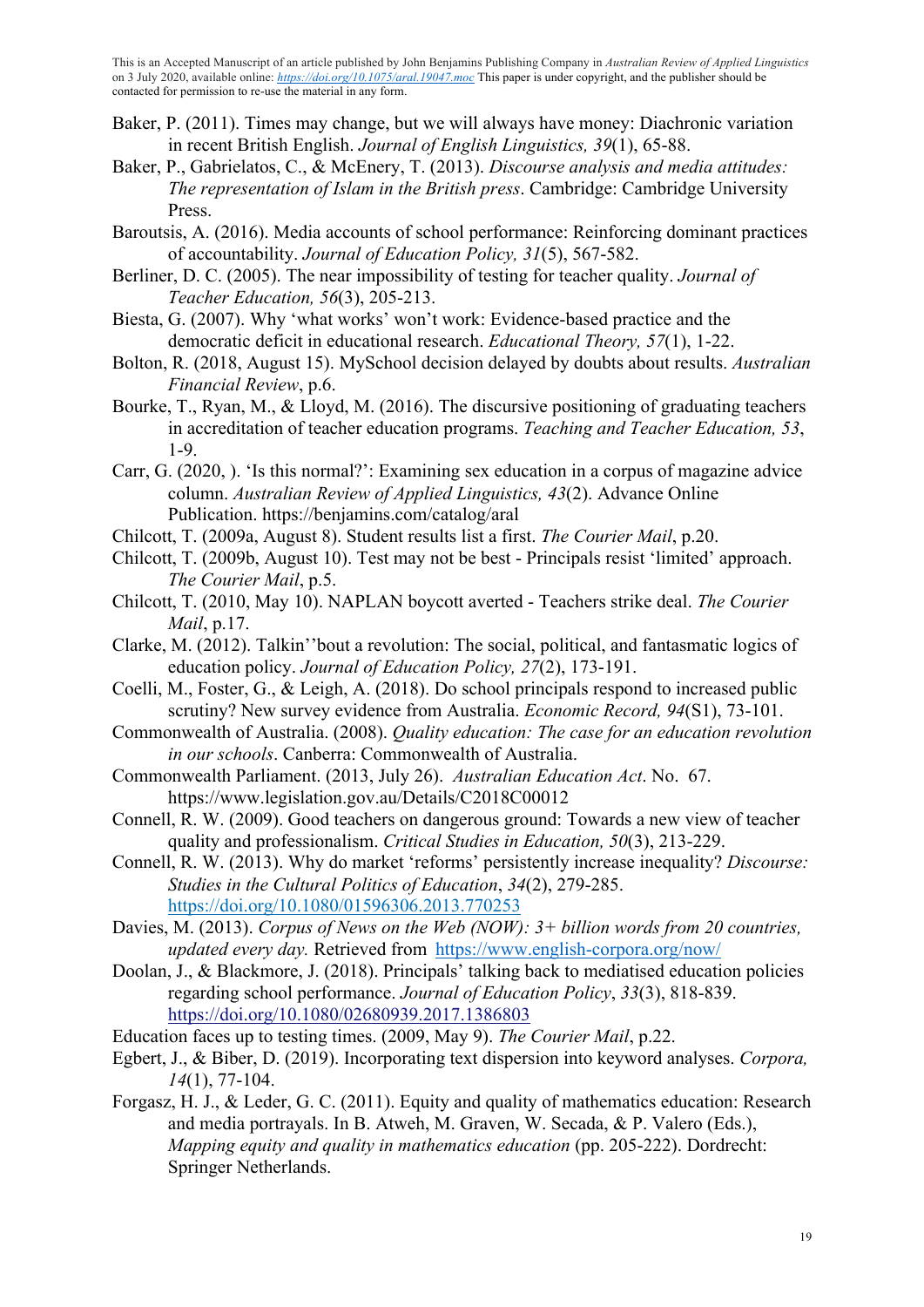- Gabrielatos, C. (2018). Keyness analysis. In C. Taylor & A. Marchi (Eds.), *Corpus approaches to discourse: A critical review* (pp. 225-258). London: Routledge.
- Gabrielatos, C., McEnery, T., Diggle, P., & Baker, P. (2012). The peaks and troughs of corpus-based contextual analysis. *International Journal of Corpus Linguistics, 17*(2), 151-175. https://doi.org/10.1075/ijcl.17.2.01gab
- Gillard, J. (2008). *NAPLAN national report released* [Press release]. https://ministers.employment.gov.au/gillard/naplan-national-report-released
- Gillard, J. (2010, January 27). Now parents can learn about their kids' schools. *Daily Telegraph*, p.27.
- Gonski, D., Arcus, T., Boston, K., Gould, V., Johnson, W., O'Brien, L., Perry, L., & Roberts, M. (2018). *Through growth to achievement: Report of the review to achieve educational excellence in Australian schools*. Retrieved from http://hdl.voced.edu.au/10707/456059
- Gonski, D., Boston, K., Greiner, K., Lawrence, C., Scales, B., & Tannock, P. (2011). *Review of funding for schooling: Final report*. Retrieved from https://docs.education.gov.au/documents/review-funding-schooling-final-reportdecember-2011
- Gorur, R. (2013). My school, my market. *Discourse: Studies in the Cultural Politics of Education*, *34*, 214-230. https://doi.org/10.1080/01596306.2013.770248
- Groundwater-Smith, S., & Mockler, N. (2009). *Teacher professional learning in an age of compliance: Mind the gap*. Dordrecht: Springer.
- Hall, B. (2012, February 21). Two-tier system of winners, losers. *Canberra Times*, p.4.
- Hall, L. (2009, July 14). Strike threat over school rankings. *The Australian*, p.5.
- Hardie, A. (2014). *CASS Blog: Log ratio - an informal introduction.* Retrieved from http://cass.lancs.ac.uk/log-ratio-an-informal-introduction/
- Hardy, K. (2016, December 7). Students going backwards: Education global testing alarm bells for ACT, nation. *Canberra Times*, pp.1-2.
- Hawkes, T. (2009, January 27). Ladder of opportunity rises above league tables. *Sydney Morning Herald*, p.11.
- Hiatt, B. (2008, December 8). WA kids will cram to improve test results. *The West Australian*, p.12.
- Howell, A. (2017). 'Because then you could never ever get a job!': Children's constructions of NAPLAN as high-stakes. *Journal of Education Policy*, 1-24. https://doi.org/10.1080/02680939.2017.1305451
- Jacks, T., & Cook, H. (2017, March 17). Big improvers, coasters and strugglers. *The Age*, p.8.
- Keller, C. (2010, May 18). Two more SA teachers accused of NAPLAN misconduct: Test cheat claims grow. *The Advertiser*, p.5.
- Killick, D. (2009, August 7). Teacher threat on tests League tables protest. *Hobart Mercury*, pp.1,11.
- Ladwig, J. (2018). On the limits to evidence-based learning of educational science. In G. E. Hall, D. M. Gollnick, & L. F. Quinn (Eds.), *The Wiley handbook of teaching and learning*. Hoboken, NJ, USA: John Wiley & Sons.
- Lampert, J., Burnett, B., Comber, B., Ferguson, A., & Barnes, N. (2018). Quality teaching discourses: A contested terrain. In S. Gannon, R. Hattam, & W. Sawyer (Eds.), *Resisting educational inequality* (pp. 150-158). London: Routledge.
- Lingard, B. (2010). Policy borrowing, policy learning: testing times in Australian schooling. *Critical Studies in Education, 51*(2), 129-147. https://doi.org/10.1080/17508481003731026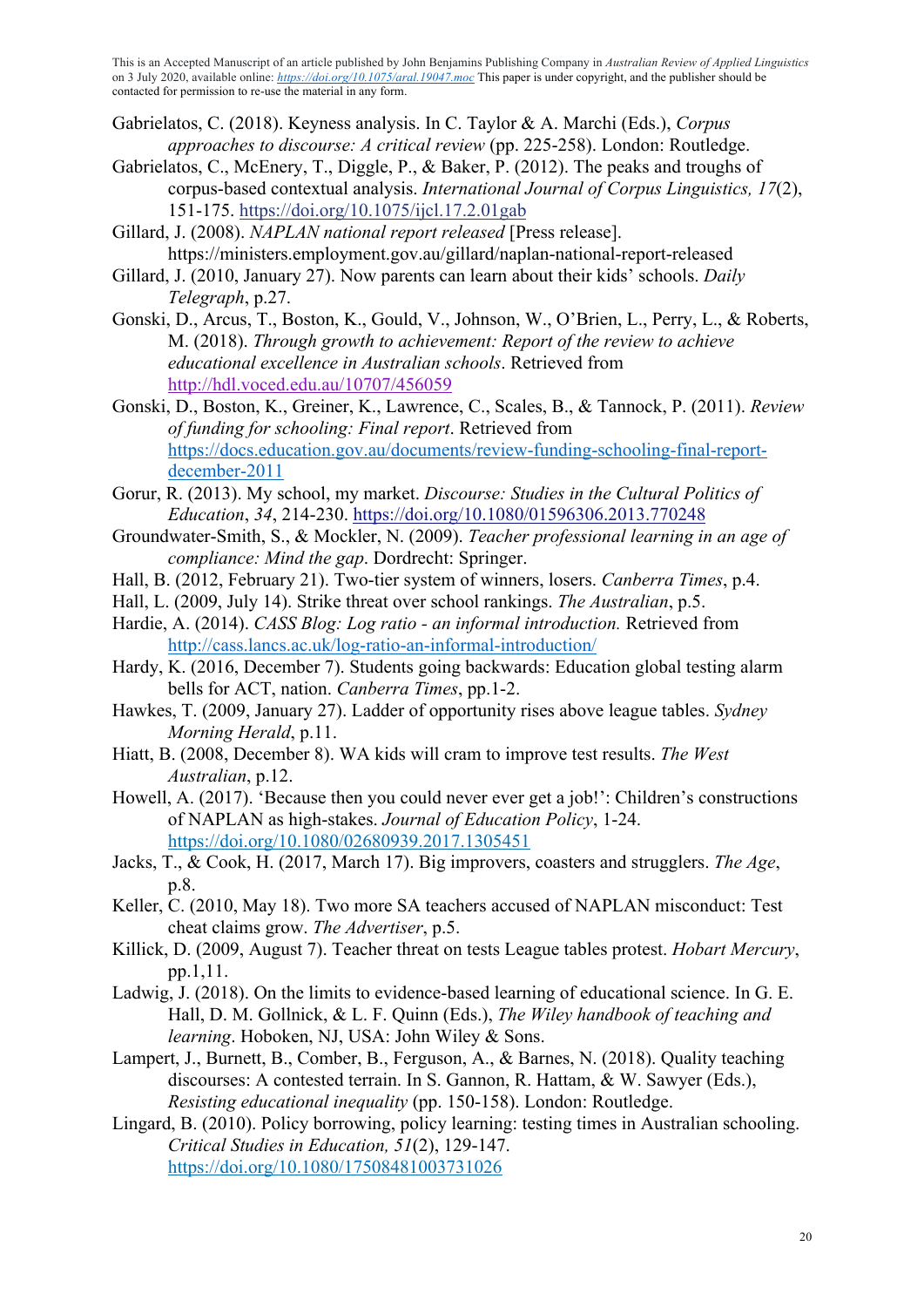- Lingard, B., Sellar, S., & Savage, G. (2014). Re-articulating social justice as equity in schooling policy: The effects of testing and data infrastructures. *British Journal of Sociology of Education, 35*(5), 710-730.
- Martin, A. (2017, August 3). Unanticipated consequences: Don't deny struggling students a chance at the HSC. *Sydney Morning Herald*, p.18.
- McKnight, L., & Morgan, A. (2019). A broken paradigm? What education needs to learn from evidence-based medicine. *Journal of Education Policy*, 1-17. https://doi.org/10.1080/02680939.2019.1578902
- Milburn, C. (2012, September 10). Lesson learnt: 13 years may not be enough. *Sydney Morning Herald*, p. 14.
- Mockler, N. (2013). Reporting the 'education revolution': MySchool.edu.au in the print media. *Discourse: Studies in the Cultural Politics of Education, 34*(1), 1-16.
- Mockler, N. (2014). Simple solutions to complex problems: Moral panic and the fluid shift from 'equity' to 'quality' in education. *Review of Education, 2*(2), 115-143.
- Mockler, N. (2016). NAPLAN and the problem frame: Exploring representations of NAPLAN in the print media, 2010 and 2013. In B. Lingard, S. Sellar, & G. Thompson (Eds.), *National testing in schools: An Australian assessment* (pp. 181- 198). London: Routledge.
- Mockler, N. (2018). Discourses of teacher quality in the Australian print media 2014–2017: A corpus-assisted analysis. *Discourse: Studies in the Cultural Politics of Education*, 1-17. https://doi.org/10.1080/01596306.2018.1553849
- Mockler, N., & Groundwater-Smith, S. (2018). *Questioning the language of improvement and reform in education: Reclaiming meaning*. London: Routledge.
- Moore, T. (2011, 12 March). After MySchool comes the real revolution. *The Australian*, p.4.
- NSW Education Standards Authority. (2018). Minimum Standard Online Tests. https://web.archive.org/web/20190322064734/https://educationstandards.nsw.edu.au/ wps/portal/nesa/11-12/hsc/hsc-minimum-standard/online-tests
- Polesel, J., Rice, S., & Dulfer, N. (2014). The impact of high-stakes testing on curriculum and pedagogy: A teacher perspective from Australia. *Journal of Education Policy, 29*(5), 640-657.
- Pyne, C. (2015). NAPLAN results to be delivered faster [Press release] https://ministers.education.gov.au/pyne/naplan-results-be-delivered-faster
- Ragusa, A. T., & Bousfield, K. (2017). 'It's not the test, it's how it's used!' Critical analysis of public response to NAPLAN and MySchool Senate Inquiry. *British Journal of Sociology of Education, 38*(3), 265-286. https://doi.org/10.1080/01425692.2015.1073100
- Riddle, S. (2018). Resisting educational inequity and the 'bracketing out'of disadvantage in contemporary schooling. In S. Gannon, R. Hattam, & W. Sawyer (Eds.), *Resisting educational inequality* (pp. 16-30). London: Routledge.
- Rose, J., Low-Choy, S., Singh, P., & Vasco, D. (2018). NAPLAN discourses: A systematic review after the first decade. *Discourse: Studies in the Cultural Politics of Education*, 1-16. https://doi.org/10.1080/01596306.2018.1557111
- Savage, G. C. (2013). Tailored equities in the education market: Flexible policies and practices. *Discourse: Studies in the Cultural Politics of Education, 34*(2), 185-201.
- Scott, M. (2010). Problems in investigating keyness, or clearing the undergrowth and marking out trails. In M. Bondi, & M. Scott (Eds.), *Keyness in texts* (pp. 43-58). Amsterdam: John Benjamins Publishing.
- Scott, M. (2018). Wordsmith Tools (Version 7). Stroud, UK: Lexical Analysis Software.